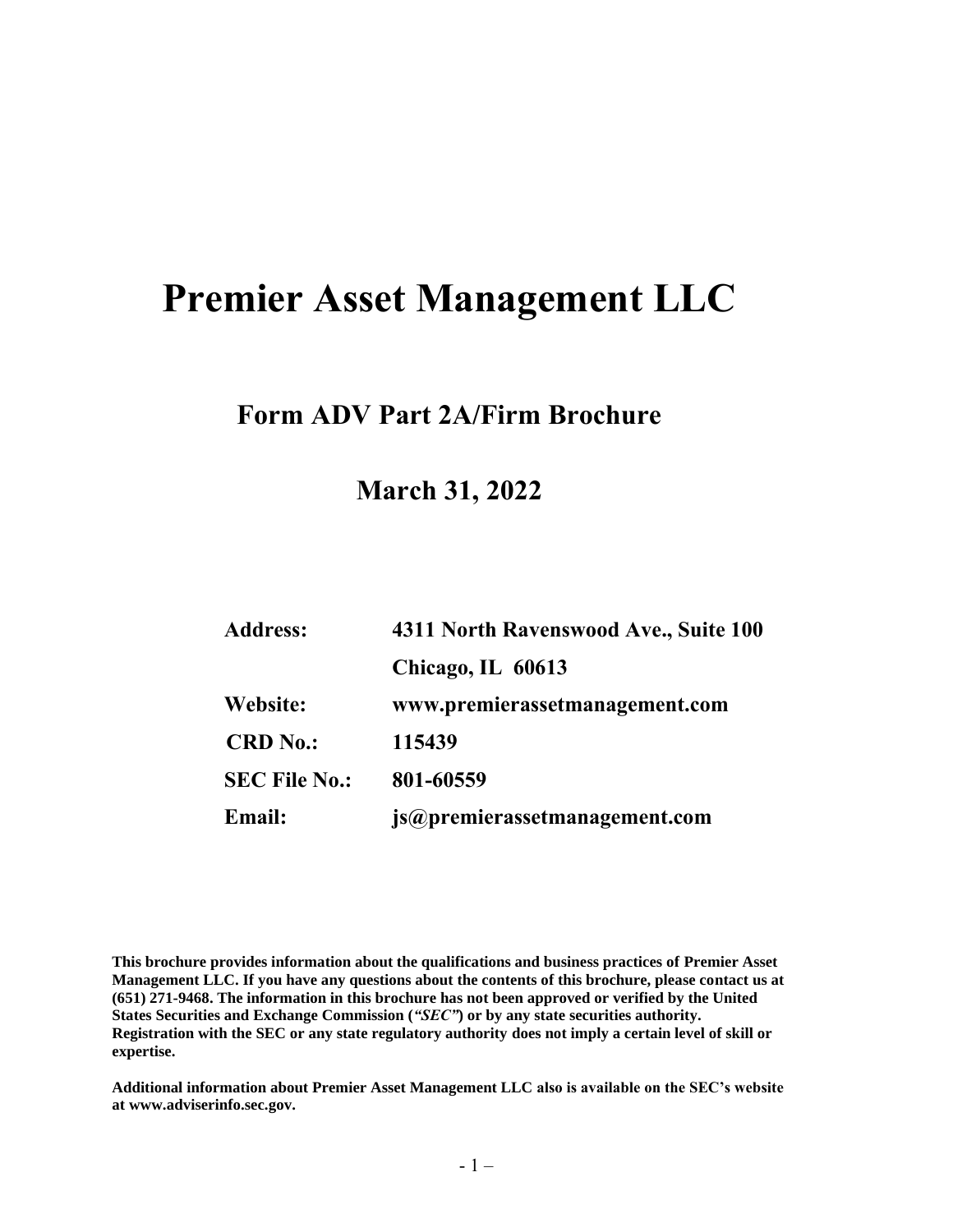## **ITEM 2. MATERIAL CHANGES**

This section of the brochure discusses only material changes that have been made since the last annual amendment to the brochure filed on October 19, 2021. The following changes have occurred since this last amendment:

- Effective February 15, 2022, Premier Asset Management LLC was acquired by Old National Bancorp, Inc;
- Northern Oak Wealth Management, Inc was acquired by Old National Bancorp, Inc on February 15, 2022. Premier Asset Management LLC and Northern Oak Wealth Management, Inc both are now owned by Old National Bancorp, Inc;
- Effective March 15, 2022, James Steiner was appointed to serve as the firm's President, replacing Thomas Prame;
- Effective March 15, 2022, Thomas Grooms resigned and will no longer serve as the firm's Vice President;
- Effective March 31, 2022, Timothy Marx, Nicholas Gergen, Jason Garcia, and Paul Carlson was appointed to serve as the firm's Vice President;
- Effective March 31, 2022, James Steiner, Christopher Knappstein, Timothy Marx, Nicholas Gergen, Jason Garcia and Paul Carlson are all Old National Bank employees and will serve as dual employees at Premier Asset Management LLC; and
- Effective March 31, 2022, Lindsey Riese is a Northern Oak Wealth Management employee and will serve as a dual employee at Premier Asset management LLC.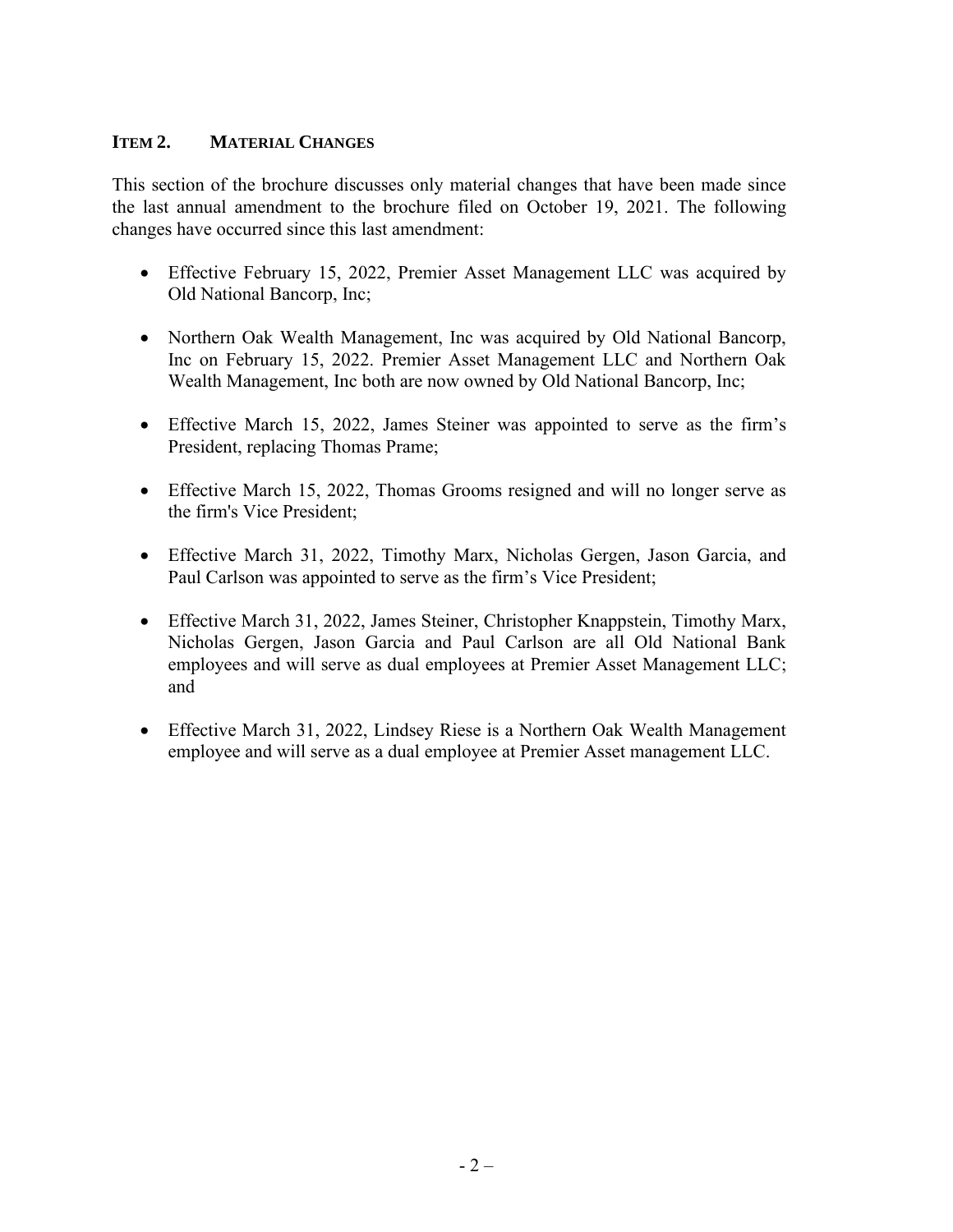## **TABLE OF CONTENTS**

| METHODS OF ANALYSIS, INVESTMENT STRATEGIES AND RISK OF |  |
|--------------------------------------------------------|--|
|                                                        |  |
|                                                        |  |
|                                                        |  |
| CODE OF ETHICS, PARTICIPATION OR INTEREST IN CLIENT    |  |
|                                                        |  |
|                                                        |  |
|                                                        |  |
|                                                        |  |
|                                                        |  |
|                                                        |  |
|                                                        |  |
|                                                        |  |
|                                                        |  |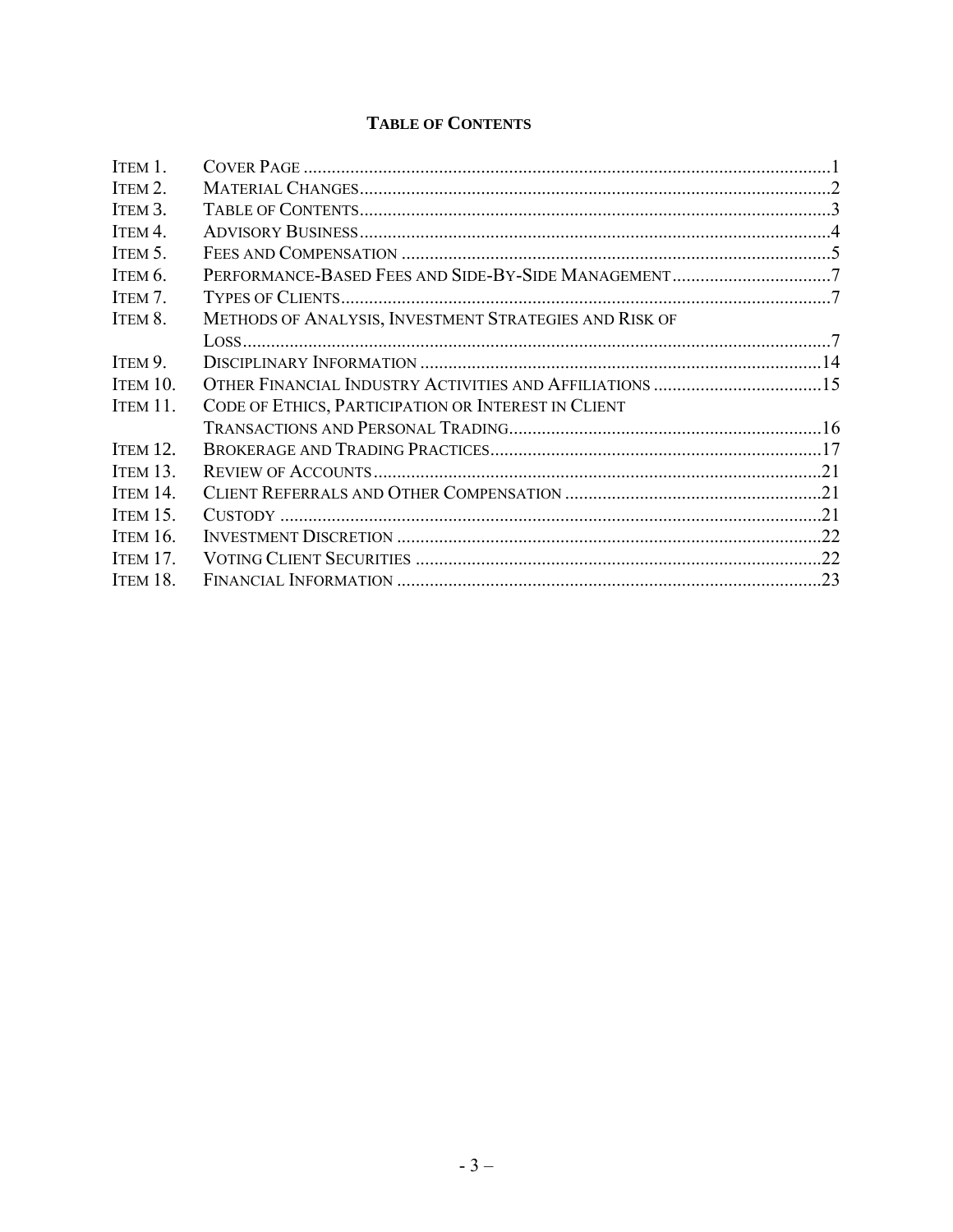#### **ITEM 4. ADVISORY BUSINESS**

Premier Asset Management LLC ("Premier", the "firm" or "we"), is a limited liability company formed under the laws of the state of Illinois and is an investment adviser registered with the U.S. Securities and Exchange Commission (the "SEC"). Premier has been offering investment advisory services since 2001. The firm is a wholly owned subsidiary of Old National Bancorp, Inc. ("ONBI"), a publicly traded regional bank holding company (NASDAQ Global Select Ticker: ONB).

#### ADVISORY SERVICES OFFERED

Premier provides investment advisory services primarily to high-net-worth individuals and institutions. The types of clients that Premier provides services to include, but are not limited to, individuals, family offices, 401(k) plans, IRAs, Keoghs, public pensions, trusts, estates, endowments, foundations, corporations, partnerships, retirement accounts, Taft-Hartley, state and municipal government entities.

Premier seeks to develop a thorough understanding of a client's goals, income, and return objectives and tolerance for risk. Once we complete this important step, we generally determine an appropriate asset allocation and implementation strategy. This is generally summarized in an "investment policy statement," which is reviewed with the client and updated on a periodic basis. Often with the client's input, we then decide on appropriate performance measurement criteria and intervals to conduct our performance reviews. After the proper allocation framework is established, we determine which securities will be purchased in a client's portfolio.

Premier may hire sub-advisers, including its affiliate Old National Bank, to perform any or all of Premier's responsibilities under a client's investment advisory agreement. Some Premier clients receive financial planning services from Old National Bank. Terms are set forth by Old National Bank.

#### CLIENT OBJECTIVES

Each client's account will be managed on the basis of the client's known or communicated financial situation and investment objectives. Clients are asked to inform Premier promptly if there has been any change in the client's financial status or investment objective information. Providing this information allows Premier to determine if there needs to be a change in investment strategies. Clients may place reasonable restrictions on the management of their account, including the designation of particular securities or types of securities that should not be purchased for their account or that should be sold if held in the account. Under certain circumstances Premier may decline to accept certain client-imposed guidelines or restrictions. Clients may also call Premier's home office at any time during normal business hours to discuss the status of the client's account, financial situation, or investment needs with their account portfolio manager.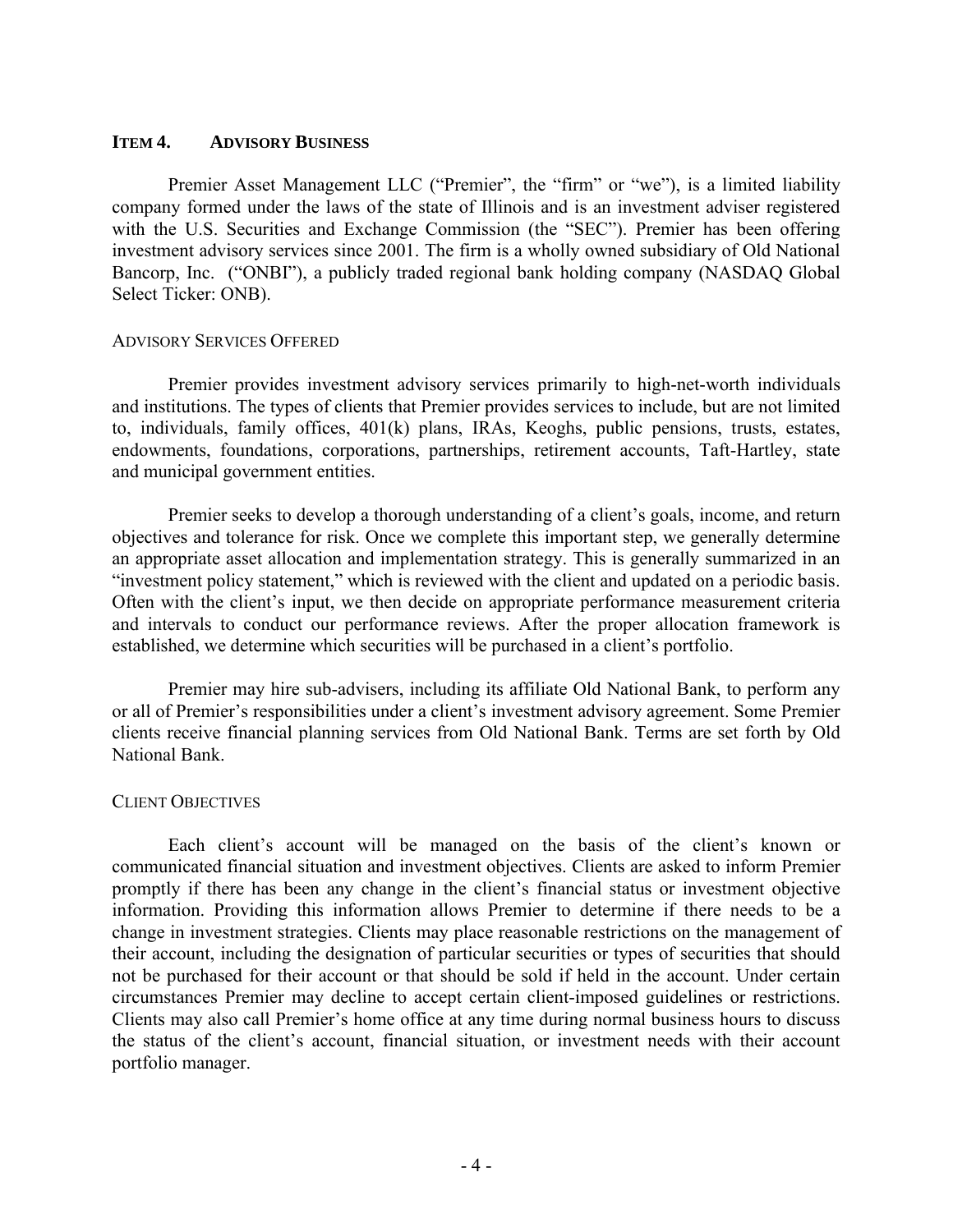#### WRAP FEE PROGRAMS

Premier does not currently participate in any wrap fee programs.

#### CLIENT ASSETS UNDER MANAGEMENT

As of December 31, 2021, Premier had total assets under management of \$809,124,132, of which \$809,124,132 is managed with discretionary authority and \$0 is managed on a nondiscretionary basis.

#### **ITEM 5. FEES AND COMPENSATION**

#### METHODS OF COMPENSATION AND FEE SCHEDULE

The annual fee for investment advisory services provided by Premier will generally be charged as a percentage of assets under management by the firm as follows:

| Assets Under Management | Annual Fee* |
|-------------------------|-------------|
| Up to \$3,000,000       | 1.00%       |
| Assets over \$3,000,000 | 0.75%       |
| * Fees are negotiable.  |             |

Premier generally requires a \$1,000,000 minimum of investment assets to establish an investment advisory relationship. Premier reserves the right to waive this minimum account requirement, at its discretion, provided the prospective client is able to make representations concerning their sophistication as an investor and their ability to bear a substantial loss of principal under Premier's management.

Premier may deviate (negotiate fees) from the above schedule, at its discretion, if circumstances warrant. These fee changes may occur because of changes in the size of the portfolio, complexity of services required, or individual circumstances. Several variations of this fee schedule are in use with a number of portfolios. Also, at its discretion, Premier may combine the values of related accounts for fee calculation purposes.

Asset-based fees are calculated and charged in accordance with the investment advisory agreement between the client and Premier. Such fees are charged quarterly in arrears. The quarterly fee is determined by applying one-quarter (1/4) of the applicable annual percentage fee to the market value of the portfolio on the last business day of each calendar quarter in arrears. The fees may be prorated if the investment advisory relationship commences or terminates other than at the beginning or end of a calendar quarter. From time to time, fees may be modified, according to the agreement between the client and Premier.

An investment advisory agreement may generally be terminated at any time, by either party, for any reason upon receipt of prior written notice within the period specified in the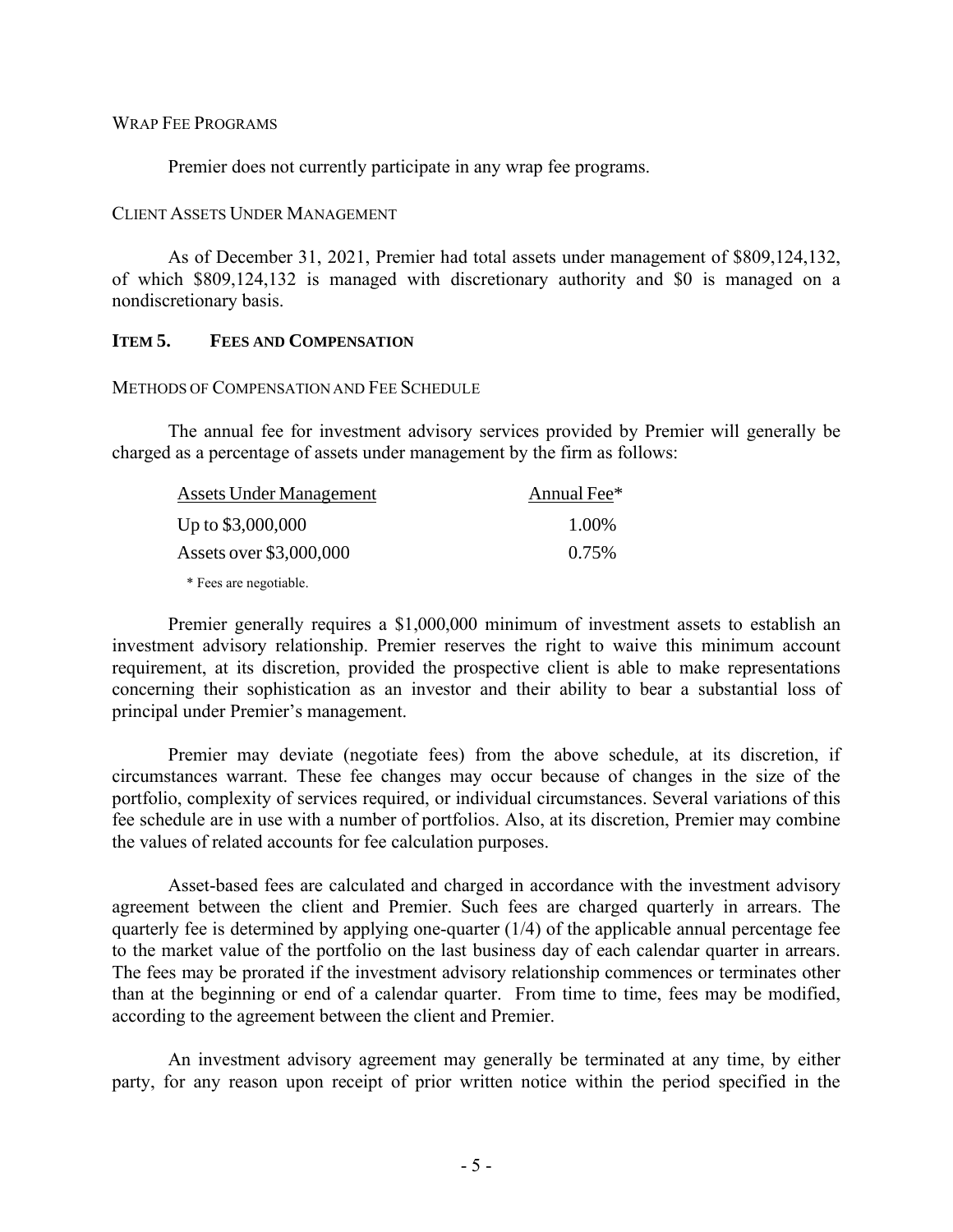applicable agreement (generally either 30 or 90 days). Upon termination of any account, any earned, unpaid fees will be immediately due and payable.

Premier may hire sub-advisers, including its affiliate Old National Bank, to perform any or all of Premier's responsibilities under a client's investment advisory agreement. The fee paid to a sub-adviser is generally paid by Premier and does not result in a separate, additional fee to a client.

#### CLIENT PAYMENT OF FEES

Advisory fees will ordinarily be deducted directly from the client's account provided that (i) the client provides written authorization to the qualified custodian, and (ii) the qualified custodian sends the client a statement, at least quarterly, indicating all amounts disbursed from the account. If insufficient cash is available to pay such fees, securities in an amount approximating the balance of unpaid fees will customarily be liquidated to pay for the unpaid balance. The client is responsible for verifying the accuracy of the fee calculation, as the client's custodian will not verify the calculation.

#### ADDITIONAL CLIENT FEES CHARGED

All fees paid for investment advisory services are separate and distinct from the fees and expenses charged by the SEC, American Depositary Receipts ("ADRs"), exchange-traded funds, mutual funds, separate account managers, broker-dealers, and custodians retained by clients. Such fees and expenses are described in each exchange-traded fund and mutual fund's prospectus, each separate account manager's Form ADV and Brochure and Brochure Supplement or similar disclosure statement, and by any broker-dealer or custodian retained by the client. Clients are advised to read these materials carefully before investing. If a mutual fund also imposes sales charges, a client may pay an initial or deferred sales charge as further described in the mutual fund's prospectus. For client accounts invested in funds that charge an advisory fee, that means that clients may pay two levels of advisory fees on those assets. A client using Premier may be precluded from using certain mutual funds or separate account managers because they may not be permitted by the client's custodian. The fee paid to Premier does not include brokerage commissions and other transactional fees relating to purchases and sales of securities which will be borne by the client.

## PREPAYMENT OF CLIENT FEES

Premier does not require the prepayment of its advisory fees.

## EXTERNAL COMPENSATION FOR THE SALE OF SECURITIES TO CLIENTS

Premier's financial advisers are generally compensated through a salary and bonus structure. Premier and its personnel may recommend or cross-sell products and services provided or offered by its affiliates, including Old National Bank, or permit such affiliates to market their products or services to Premier's clients. In this regard, Premier or its personnel may have a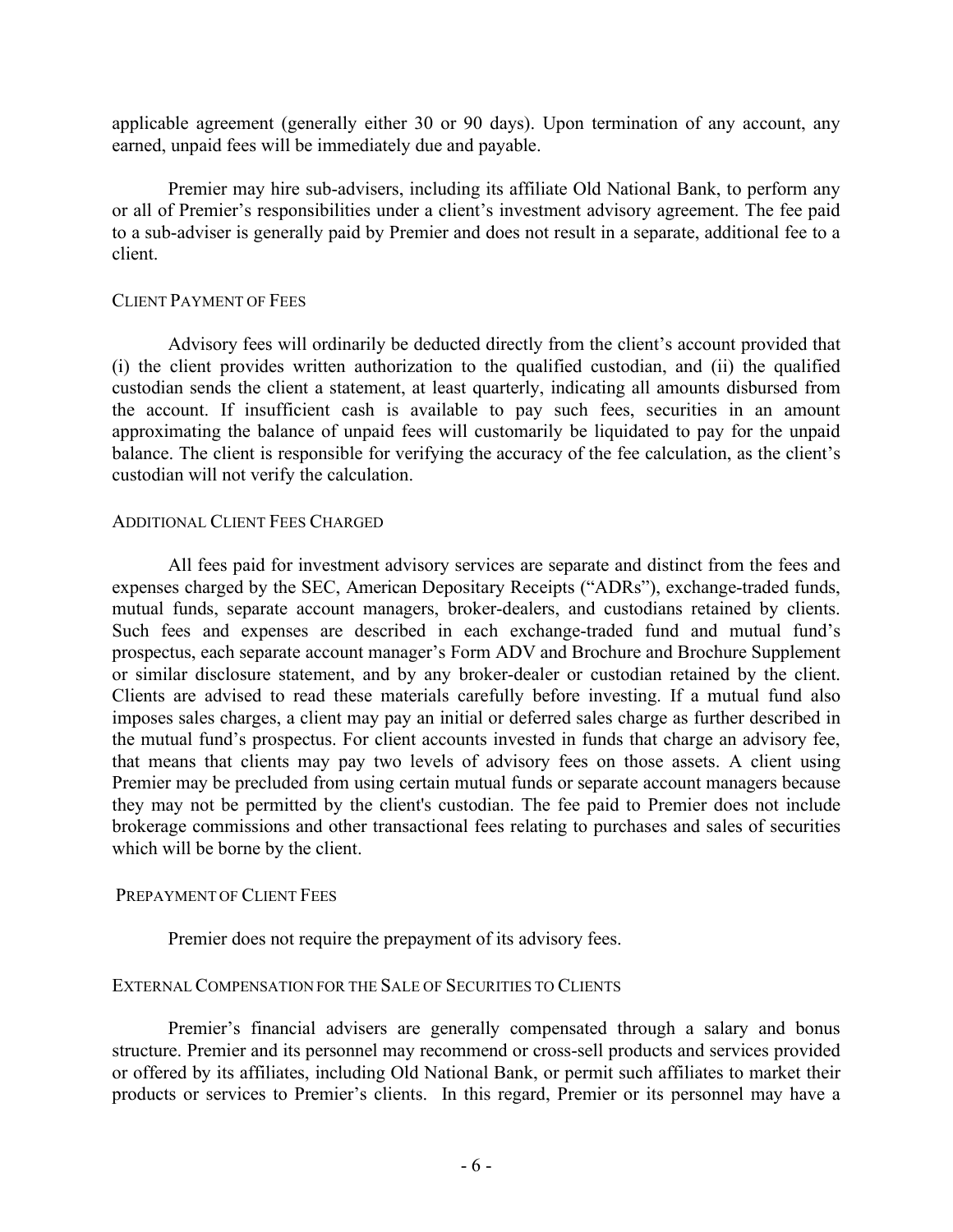financial incentive to encourage a client to utilize these products or services. Premier and its personnel will act in accordance with their fiduciary duty in recommending such products or services.

Premier is not paid any sales, service, or administrative fees for the sale of mutual funds.

## **ITEM 6. PERFORMANCE-BASED FEES AND SIDE-BY-SIDE MANAGEMENT**

Premier does not charge performance-based fees (i.e., fees based on a share of capital gains or capital appreciation of the assets of a client) to any of its accounts.

## **ITEM 7. TYPES OF CLIENTS**

Premier primarily provides investment advisory services to high-net worth individuals and institutions. The types of clients Premier provides services to includes, but is not limited to, individuals, retirement plans and accounts, pension and profit sharing plans, trusts, estates, charitable organizations, corporations, and other business entities, institutions, state and municipal government entities.

Premier generally requires a \$1,000,000 minimum of investment assets to establish an investment advisory relationship. Premier reserves the right to waive this minimum requirement at its discretion.

## **ITEM 8. METHODS OF ANALYSIS, INVESTMENT STRATEGIES AND RISK OF LOSS**

METHODS OF ANALYSIS

Premier customarily utilizes a three-step process to manage our large capitalization growth strategy.

- *Quantitative screening*: Premier's quantitative process screens a wide array of financial metrics to produce a workable universe of manageable securities.
- *Qualitative research*: Premier's primary research process examines secular trends, industry analysis and company specific data.
- *Technical analysis*: Premier's technical analysis involves analyzing the increasing or decreasing demand for particular industries and securities.

Premier may also incorporate a sell discipline for existing positions, but it is not a guarantee against losses of magnitude.

Premier may employ outside vendors or utilize third-party software to assist in formulating investment recommendations to its clients.

Premier may hire sub-advisers, including its affiliate Old National Bank, to perform any or all of Premier's responsibilities under a client's investment advisory agreement. Investments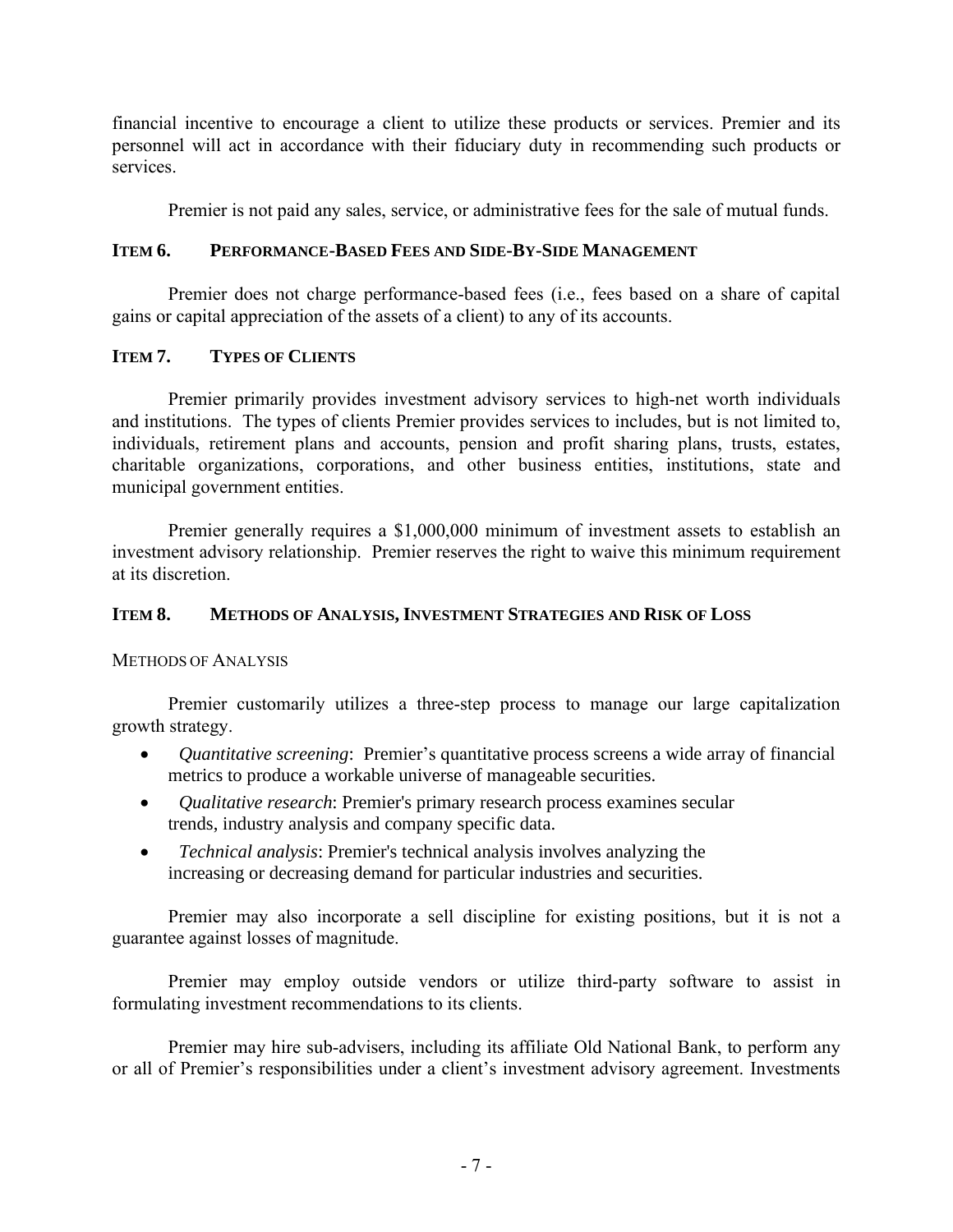made by sub-advisers are monitored and reviewed, including with participation by the client, in accordance with Premier's "Review of Accounts" practices described under Item 13 below.

## INVESTMENT STRATEGIES

Premier generally utilizes the following investment strategies:

- *Large Capitalization Growth*: Premier generally constructs portfolios of individual equity securities that trade on U.S. exchanges. These securities generally have market capitalization greater than \$10 billion (although a small percentage of the holdings may have market capitalizations between \$1–\$10 billion) at the time of purchase. The companies in these portfolios are generally characterized as having a high level of expected future growth in revenue and earnings.
- *Fixed Income Portfolios*: Premier uses a relative value approach to select fixed income securities. Premier constructs portfolios of individual investment-grade bonds and exchange-traded funds ("ETFs") for clients who desire the risk/return characteristics of fixed income investments. Premier defines investment grade as having a rating of BBB-/Baa3 or higher at the time of purchase by one of the three national ratings agencies. Premier's fixed income strategy seeks to provide an attractive current income stream, limited volatility, and limit the risk of significant loss of principal. Portfolios generally consist of individual bonds that are typically A or better rated by one of the three national rating services at the time of purchase. Premier generally avoids allocating investments to bond funds. Premier feels that fixed income strategies should include a fixed date upon which an investor's principal is returned and final maturities typically will not exceed ten years.
- *Dividend Strategy*: Premier manages a high dividend strategy. These portfolios are made up of several individual issues that pay a dividend at a rate that is generally higher than the yield on the S&P 500. The types of companies and sectors that comprise these dividend payers generally expose clients to risks that may be different than in Premier's growth portfolios. Premier's selection of equities for its dividend strategy focuses on companies with ample cash flow, strong balance sheets and above market dividends that are well covered. Premier generally employs a mean reversion philosophy for this product, seeking companies that are disfavored by the market and the subject of negative sentiment. Typically, these companies are leaders in their industries with a distinct competitive advantage providing a product or service with persistent demand that have encountered some temporary struggles. These companies are operated by a strong and credible management team with a meaningful stake in the company.
- *ETF Strategy*: In smaller accounts it is difficult and may not be cost-effective to invest in individual issues. Hence, Premier has developed a diversified mix of ETFs for some of these strategies for certain accounts.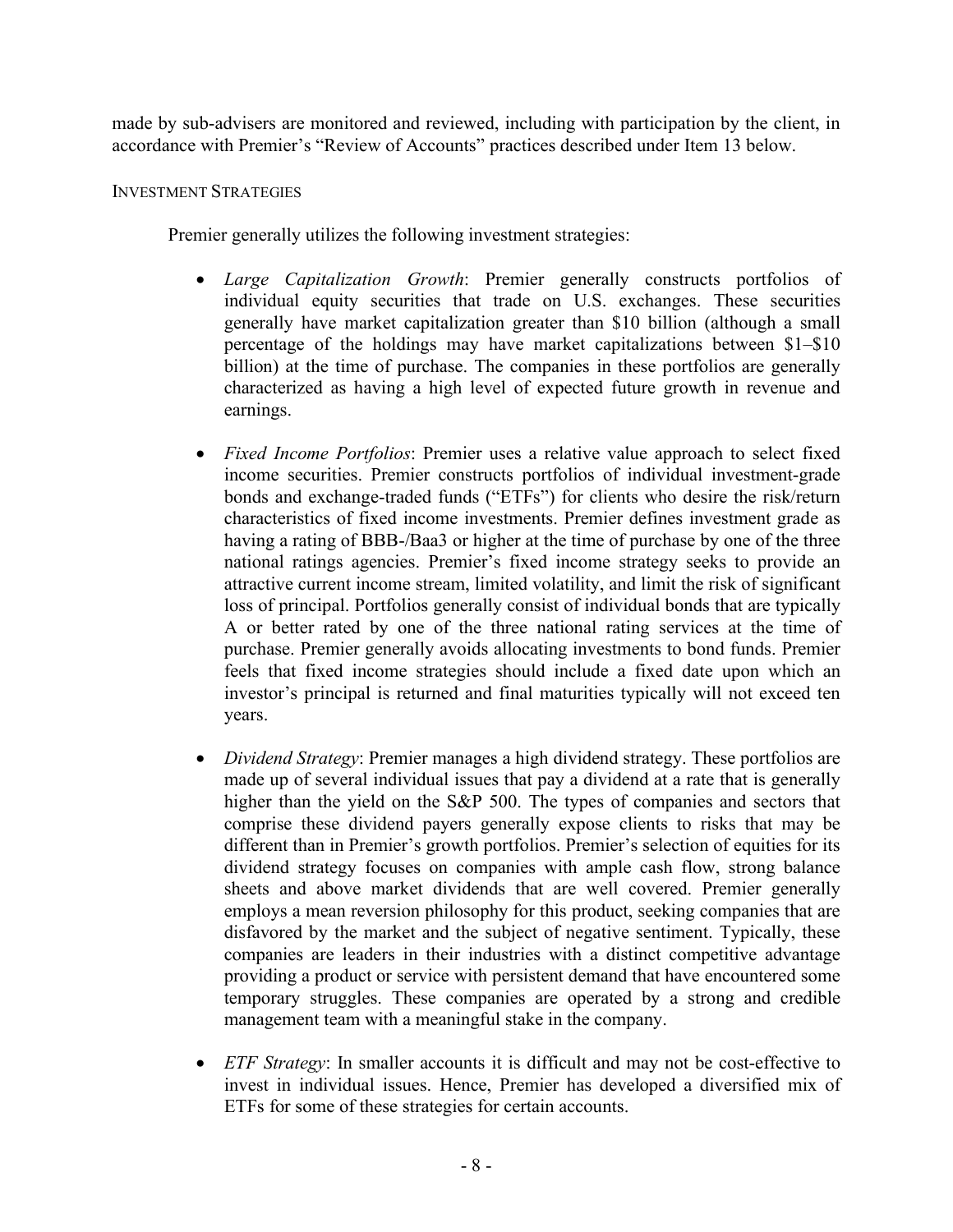- *Balanced Portfolios*: Premier constructs balanced portfolios consisting of both individual equity and fixed income securities in the strategies listed above.
- *Small Capitalization:* This strategy generally invests in smaller companies with a market capitalization under \$4 billion. The strategy may use passive investment vehicles such as index ETFs to gain exposure to these companies. The goal of this strategy is long-term capital appreciation. This strategy generally will have more volatility during certain periods but will potentially have higher long-term investment returns.

## RISK OF LOSS

The following list of risk factors does not purport to be a complete explanation of all potential risks. Prospective clients should read the entire ADV Part 2 before determining whether to invest. Premier typically invests in a variety of securities including, but not limited to, those detailed below:

- Equity securities
- Warrants and rights
- Mutual fund securities
- Exchange-traded funds
- Inverse exchange-traded funds
- Corporate debt securities, commercial paper, and certificates of deposit
- Municipal securities
- U.S. government securities
- Option contracts on securities
- Government and agency mortgage-backed securities
- Corporate debt obligations
- Mortgage-backed securities
- Option contracts on indices
- Preferred equity securities

Investment in all securities include the risk of loss. Investors should be prepared for the possible loss of some or all of their investments. Investments and strategies will vary by account. Clients should be aware that Premier and its affiliates perform investment advisory services for various clients. Premier may give advice and take action in the performance of its duties with respect to any of our other clients which may differ from the advice given, or the timing or nature of action taken, with respect to another client or by Premier's affiliates on behalf of their clients. Premier has no obligation to purchase or sell for a client any security or other property which Premier purchases or sells for our own account or for the account of any other client if it is undesirable or impractical to take such action.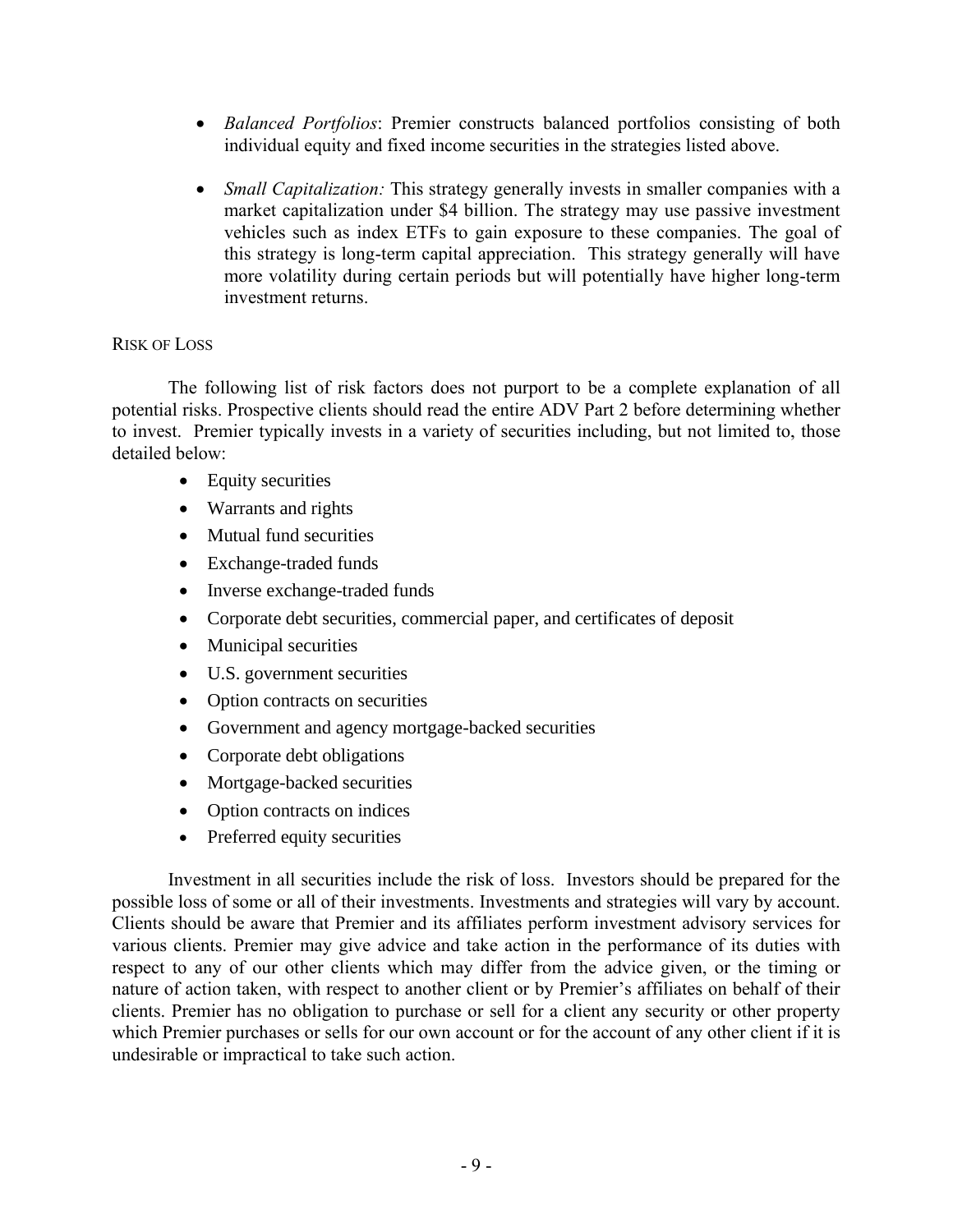#### *Concentration Risk*

Concentrating investments in an issuer or limited set of issuers, in a particular country, group of countries, region, market, industry, group of industries, sector or asset class means that performance will be more susceptible to loss due to adverse occurrences affecting that issuer or issuers, particular country, group of countries, region, market, industry, group of industries, sector or asset class than a more diversified mix of investments.

## *Credit/Default Risk*

Debt issuers and other counterparties of fixed-income securities or instruments in some instances default on their obligation to pay interest, repay principal or make a margin payment, or default on any other obligation. Additionally, the credit quality of securities or instruments could deteriorate (e.g., downgraded by rating agency), which would impair a security's or instrument's liquidity and decrease its value.

## *Debt Instruments Risk*

Generally, investments in debt and credit-related instruments may be secured or unsecured and may be structurally or contractually subordinated to substantial amounts of senior indebtedness. Other factors may materially and adversely affect the market price and yield of such debt investments, including changes in interest rates, investor demand, changes in the financial condition or credit quality of an issuer, government fiscal policy and domestic or worldwide economic conditions.

## *Derivatives Risk*

Investments in derivatives or similar instruments, including but not limited to options, futures, options on futures, forwards, participatory notes, swaps, structured securities, tenderoption bonds and derivatives relating to foreign currency transactions, which can be used to hedge investments or to seek to enhance returns, entail specific risks relating to liquidity, leverage and credit that can reduce returns and/or increase volatility. Losses from investments in derivative instruments can result from the potential illiquidity of the markets for derivative instruments, the failure of the counterparty to fulfill its contractual obligations, or the risks arising from margin posting requirements and related leverage factors associated with such transactions.

## *Equity Securities Risk*

Equity securities, including common stocks, may fall in value due to both changes in general economic conditions that impact the market as a whole, as well as factors that directly relate to a specific company or its industry. Such general economic conditions include changes in interest rates, periods of market turbulence or instability, or general and prolonged periods of economic decline and cyclical change. It is possible that a drop in the stock market may depress the price of most or all of the equity securities held in a portfolio. In addition, an investment in equity securities includes the risk that investor sentiment toward particular industries will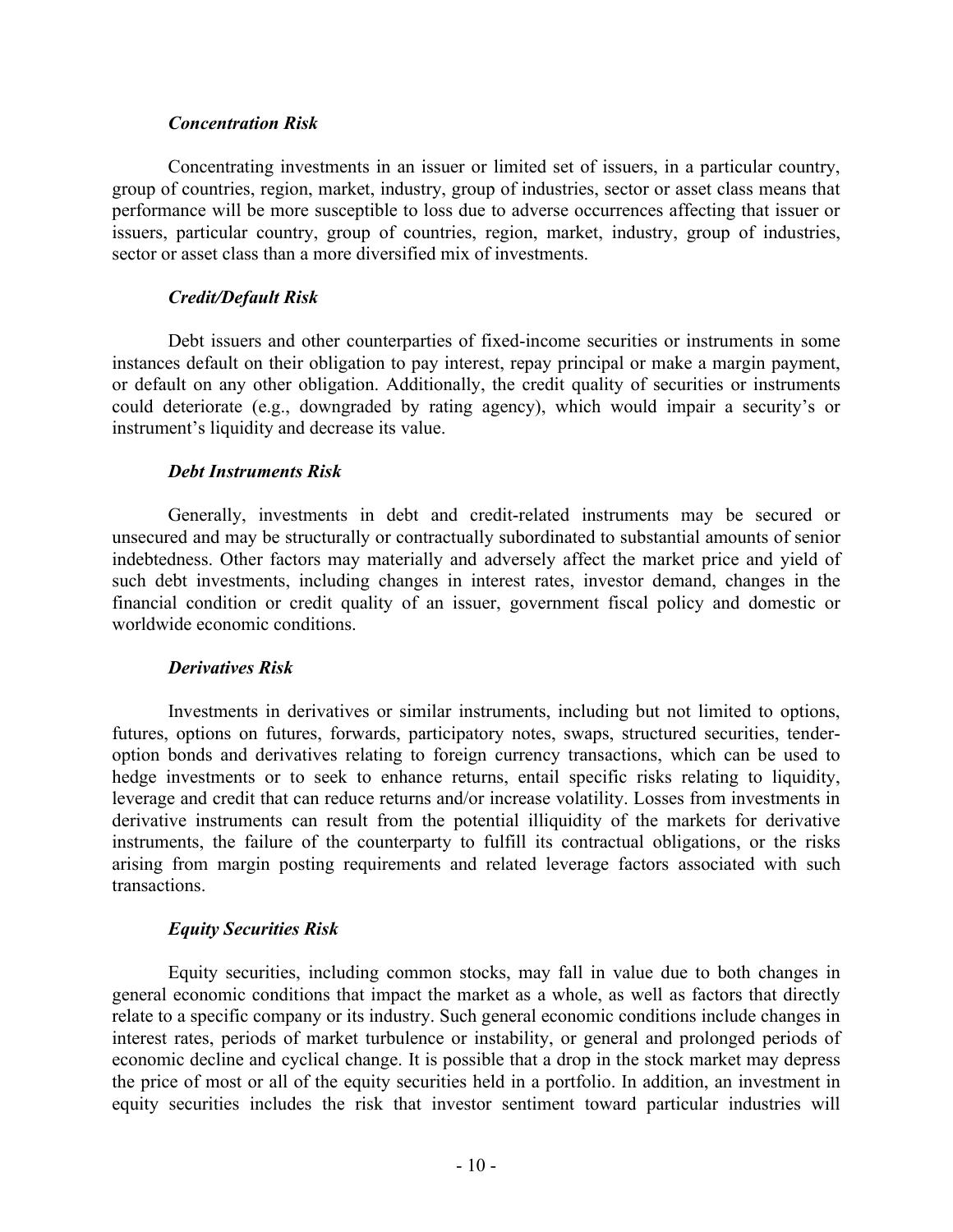become negative. The value of a company's common stock may fall solely because of factors, such as an increase in production costs, that negatively impact other companies in the same region, industry or sector of the market. A company's common stock also may decline significantly in price over a short period of time due to factors specific to that company, including decisions made by its management or lower demand for the company's products or services.

## *Exchange-Traded Fund ("ETF"*) *Risk*

Shares of ETFs may trade at a discount from their net asset value in the secondary market. This risk is separate and distinct from the risk that the net asset value of fund shares may decrease. The amount of such discount from net asset value is subject to change from time to time in response to various factors. If shares of an ETF trade at a market price that reflects a discount to the value of the fund's underlying assets, the discount could increase over time. ETFs are subject to various risks, including management's ability to meet the fund's investment objective, and to manage the fund's portfolio when the underlying securities are redeemed or sold, during the periods of market turmoil and as investors' perceptions regarding ETFs or their underlying investments change. ETFs also face index correlation risk which is the risk that the performance of an ETF will vary from the actual performance of the fund's target index. This can happen due to transaction costs, market impact, corporate actions (such as mergers and spinoffs) and timing variances.

## *High Yield Securities Risk.*

High yield or "junk" securities typically involve greater risk and become less liquid than higher grade issues. Changes in general economic conditions, changes in the financial condition of the issuers and changes in interest rates may adversely impact the ability of issuers of high yield securities to make timely payments of interest and principal.

## *Income Risk*

Income from fixed-income securities can decline in some instances when interest rates decrease. During periods of falling interest rates, if an issuer is able to repay principal prior to the security's maturity, an investor may be limited to reinvesting the repayment proceeds in securities with a lower yield, resulting in a decline in the investor's income.

## *Index-Related Risk*

Index strategies are passively managed and do not take defensive positions in declining markets. There is no guarantee that a portfolio managed to an index strategy will achieve a high degree of correlation to its underlying index and therefore achieve its investment objective. Market disruptions and regulatory restrictions could have an adverse effect on the index portfolio's ability to adjust its exposure to the required levels in order to track its underlying index. Errors in index data, index computations and/or the construction of the underlying index in accordance with its methodology occur from time to time without being identified and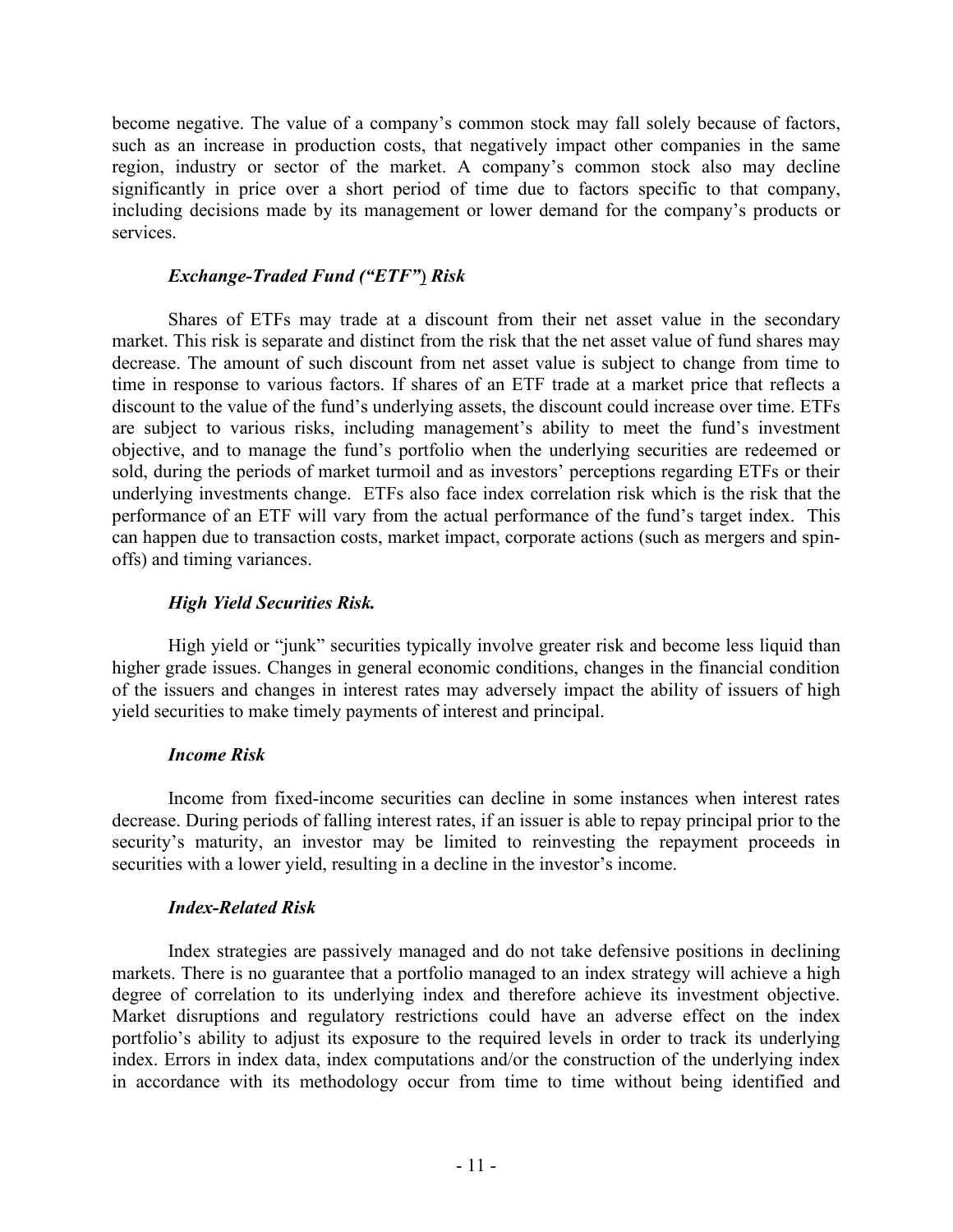corrected for a period of time or at all, which may have an adverse impact on a portfolio managed to the index.

## *Interest Rate Risk*

When interest rates increase, fixed-income securities or instruments will generally decline in value. Long-term fixed income securities or instruments will normally have more price volatility because of this risk than short-term fixed-income securities or instruments.

## *Investment Company Risk*

An investment in an investment company is subject to the risks associated with the underlying investments made by the investment company. Investment company investors will indirectly pay a proportional share of the fees and expenses of the investment companies in which they invest. These fees may be in addition to any other investment advisory or other management fees the investor may incur.

## *Issuer Risk*

Adverse changes to the financial condition or credit rating of an issuer of securities may cause the value of the securities to decline or become worthless.

## *Liquidity Risk*

Liquidity risk exists when particular investments are difficult to purchase or sell (e.g., not publicly traded and/or no market is currently available or may become less liquid in response to market developments). This can reduce returns because the holder of such securities may be unable to transact at advantageous times or prices. Investments that are illiquid or that trade in lower volumes may be more difficult to value.

## *Management Risk*

Management risk is the risk that the investment process, techniques and analyses applied to a portfolio will not produce the desired results, and those securities or other financial instruments selected for a portfolio will result in returns that are inconsistent with the portfolio's investment objective.

## *Market Risk*

The market value of the instruments in which a portfolio invests will go up or down in response to the prospects of individual companies, particular sectors or governments and/or general economic conditions throughout the world due to increasingly interconnected global economies and financial markets.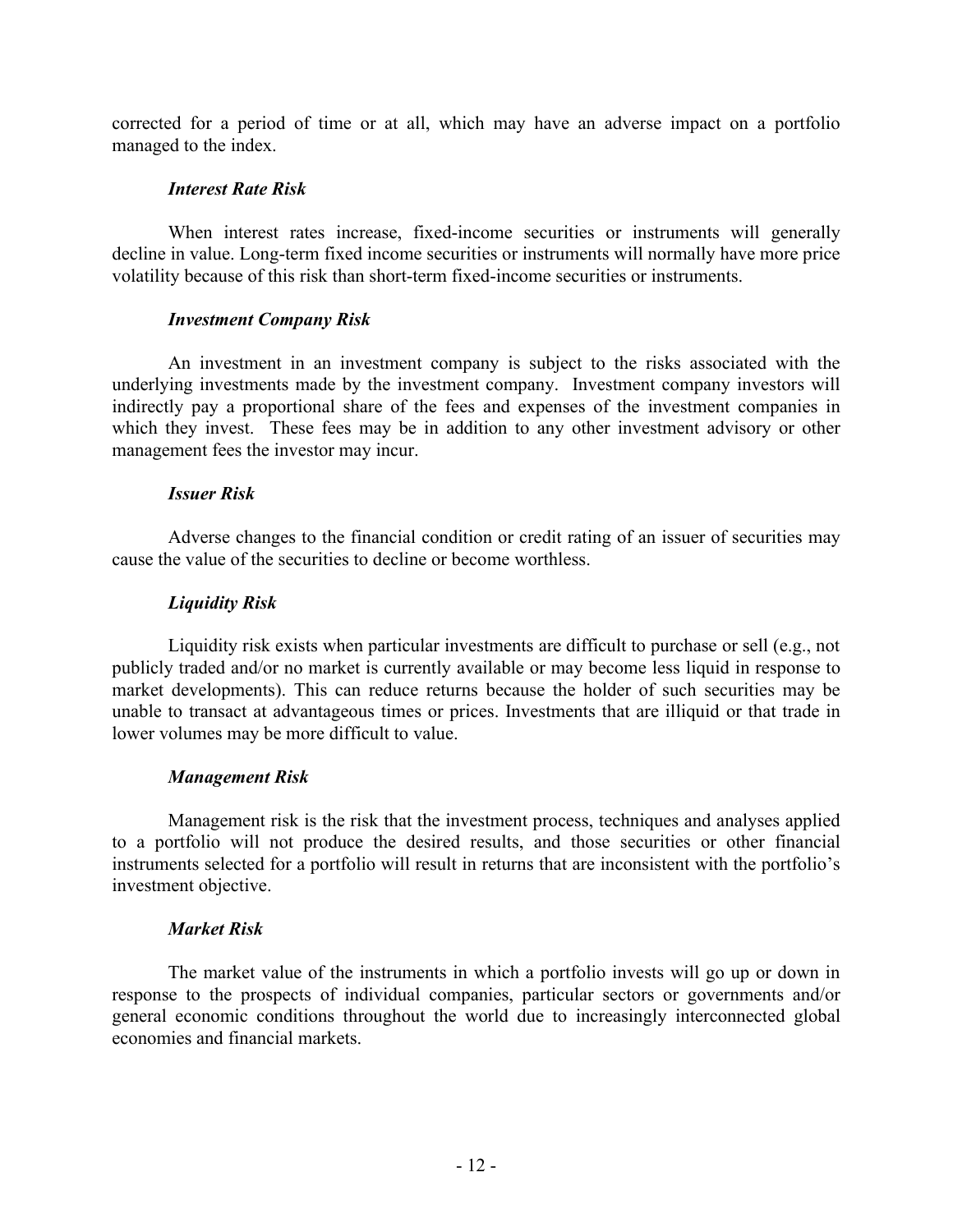#### *Municipal Securities Risk*

Municipal securities can be significantly affected by political or economic changes, as well as uncertainties in the municipal market related to taxation, changes in interest rates, relative lack of information about certain issuers of municipal securities, legislative changes or the rights of municipal security holders. Municipal securities backed by current or anticipated revenues from a specific project or specific assets can be negatively affected by the inability to collect revenues for the project or from the assets.

## *Non-U.S. Securities Risk*

Investments in the securities of non-U.S. issuers are subject to the risks associated with non-U.S. markets in which those non-U.S. issuers are organized and operate, including but not limited to, risks related to foreign currency, limited liquidity, less government regulation, privatization, and the possibility of substantial volatility due to adverse political, economic, geographic events, or other developments, differences in accounting, auditing and financial reporting standards, the possibility of repatriation, expropriation or confiscatory taxation, adverse changes in investment or exchange controls or other regulations and potential restrictions on the flow of international capital. These risks are often heightened for investments in smaller capital markets, emerging markets, developing markets or frontier markets.

## *Private Investment Risk*

Investments in private investments, including debt or equity investments in operating and holding companies, investment funds, joint ventures, royalty streams, commodities, physical assets, and other similar types of investments can be highly illiquid and long-term. An investor's ability to transfer and/or dispose of private investments is expected to be highly restricted. An investor may not be able to obtain material information about the private investment that other investors obtain. Private investments are not subject to the same reporting and disclosure requirements as public companies.

## *Small-Cap & Mid-Cap Risk*

Investing in securities of small- and mid-capitalization companies involves greater risk than customarily is associated with investing in larger, more established companies. These companies' securities may be more volatile and less liquid than those of more established companies. These securities may have returns that vary, sometimes significantly, from the overall securities market. Often small- and mid-capitalization companies and the industries in which they focus are still evolving and, as a result, they may be more sensitive to changing market conditions.

## *U.S. Government Securities Risk*

U.S. government securities include securities that are issued or guaranteed by the United States Treasury, by various agencies of the U.S. government, or by various instrumentalities which have been established or sponsored by the U.S. government. U.S. Treasury securities are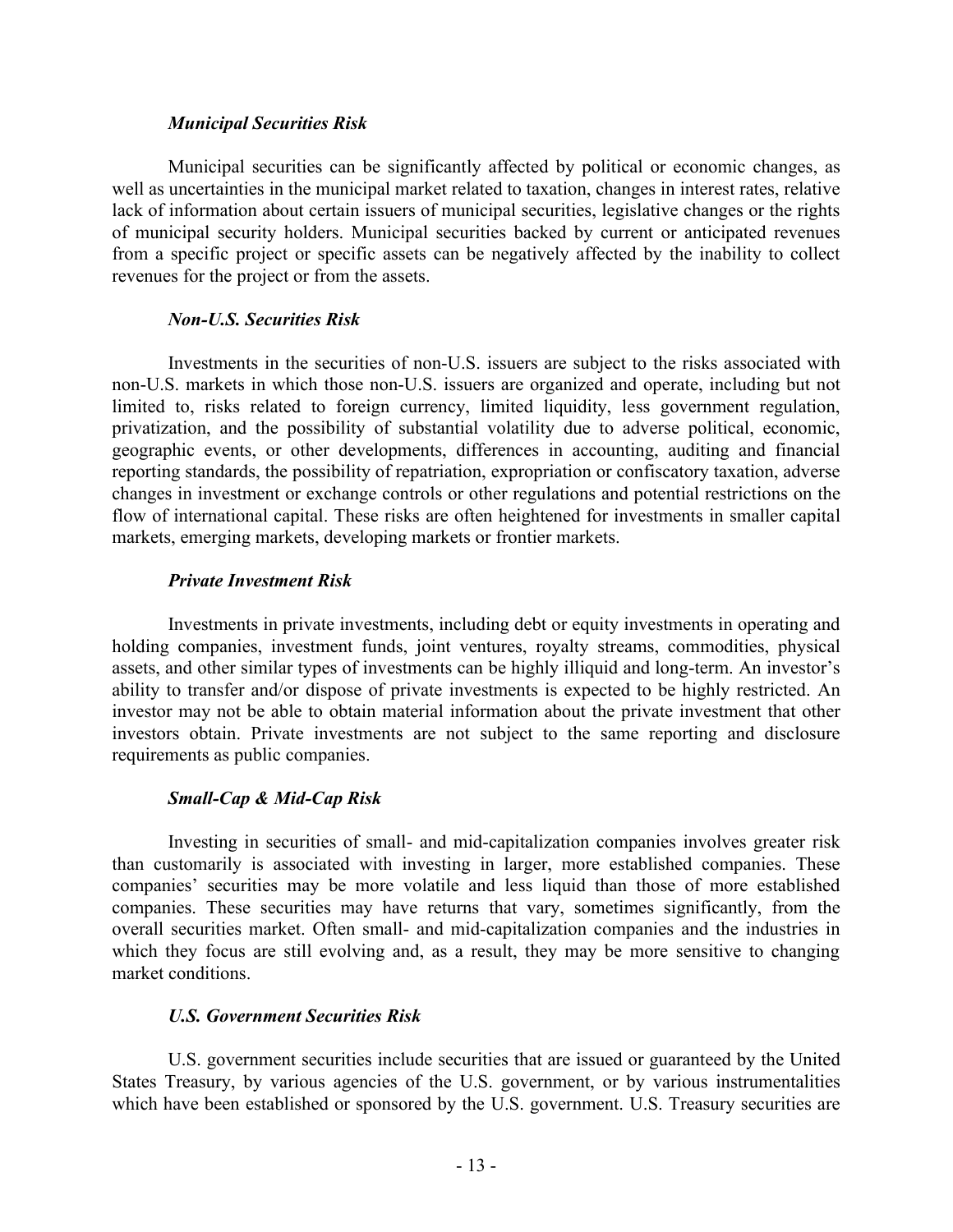backed by the "full faith and credit" of the United States. Securities issued or guaranteed by federal agencies and U.S. government-sponsored instrumentalities may or may not be backed by the full faith and credit of the United States. In the case of those U.S. government securities not backed by the full faith and credit of the United States, the investor must look principally to the agency or instrumentality issuing or guaranteeing the security for ultimate repayment, and may not be able to assert a claim against the United States itself in the event that the agency or instrumentality does not meet its commitment. The U.S. government, its agencies and instrumentalities do not guarantee the market value of their securities, and consequently, the value of such securities may fluctuate.

## *Volatility Risk*

The prices of a portfolio's investments can be highly volatile. Price movements of assets are influenced by, among other things, interest rates, general economic conditions, the condition of the financial markets, developments or trends in any particular industry, the financial condition of the issuers of such assets, changing supply and demand relationships, programs and policies of governments, and national and international political and economic events and policies.

## *Borrowing/Collateral Risk*

While Premier generally does not recommend leverage or margin trading as a part of its core investment strategies, certain advisory clients may engage in borrowing using assets in their account(s) as collateral (with or without the knowledge or control of Premier), including borrowings or lines of credit offered by Old National Bank, an affiliate of Premier. Such clients should understand the risks of borrowing using account assets as collateral and the possible impact on their account, including, but not limited to, the risk that the assets in the account will no longer be sufficient security for the borrowing if asset values decrease and that additional collateral will be required, the risk that the lender may require liquidation of investments to satisfy repayment obligations, and the potential that the arrangement or any collateral/margin call could adversely affect Premier's ability to effectively implement a client's investment strategy or achieve the desired investment objective. Should funds or securities need to be withdrawn or liquidated from a client's account to cover a collateral/margin call related to a borrowing, it will be handled as a normal withdrawal request subject to the terms and conditions of the client's agreement.

## **ITEM 9. DISCIPLINARY INFORMATION**

Premier does not have any disciplinary information to report regarding itself or any of its personnel or other related persons.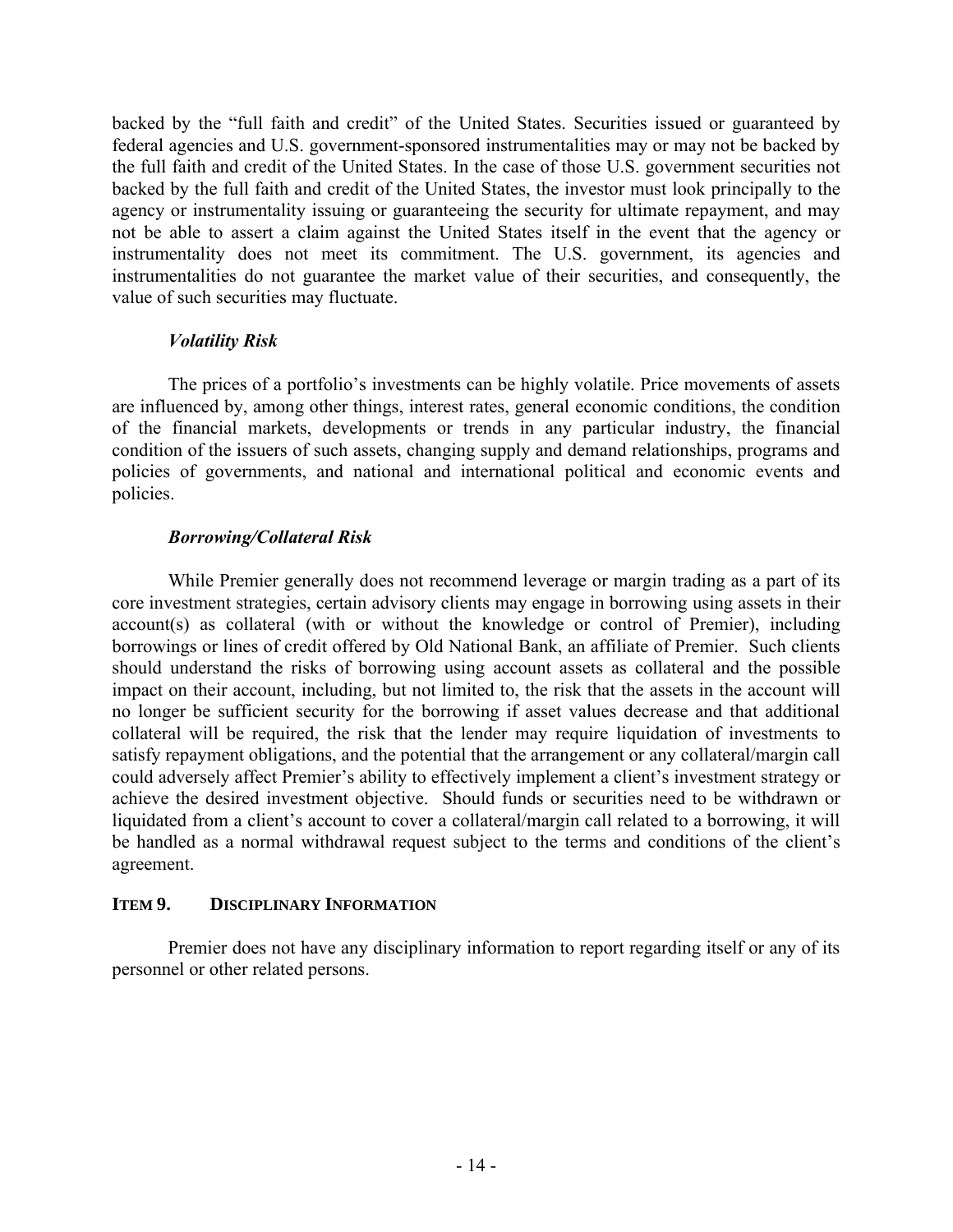#### **ITEM 10. OTHER FINANCIAL INDUSTRY ACTIVITIES AND AFFILIATIONS**

#### MATERIAL RELATIONSHIPS AND CONFLICTS OF INTEREST

Premier is one of a number of related parties operating as part of the Old National organization. These related parties include, among others, Old National Bank, an Illinois statechartered bank that provides a broad range of commercial, retail, treasury management, and wealth management products and services to commercial and industrial, commercial real estate, municipal, and consumer customers and Northern Oak Wealth Management, Inc., an investment adviser registered with the Securities and Exchange Commission that provides investment management services to individual and institutional customers. These entities are wholly-owned by ONB. Old National Bank and ONB may provide certain administrative and operational support services to Premier that may be material to Premier's advisory business, including an employee of Old National that will serve as a dual employee of Premier and Northern Oak. As a dual employee, this individual performs services for both Premier and Northern Oak. When performing services for Premier and its clients, this employee is subject to the supervision and control of Premier. When performing services for Northern Oak and its clients, this employee is subject to the supervision of Northern Oak.

These affiliations can create potential conflicts of interest. We mitigate those potential conflicts of interest through maintaining policies and procedures. We endeavor to put the interest of our clients first as part of our fiduciary duty as a registered investment adviser; and we take the following steps to address conflicts:

- we disclose to clients the existence of all material conflicts of interest;
- we disclose to clients that they are not obligated to purchase recommended products or services from our employees or affiliates;
- we collect, maintain, and document relevant client background information, including the client's financial goals, objectives and risk tolerance;
- we conduct regular reviews of client accounts to verify the recommendations made to a client are consistent with the client's needs and circumstances;
- we educate our employees regarding the responsibilities of a fiduciary, including the need for having a reasonable and independent basis for the investment advice provided to clients.

Premier and its personnel does recommend and/or cross-sell products and services provided or offered by its affiliates, including Old National Bank, or permit such affiliates to market their products or services to Premier's clients. Compensation or other funds may be paid to Premier, its personnel and/or affiliates of such personnel by such affiliates or by Premier in connection with these efforts if a client utilizes these products or services. In this regard, Premier or its personnel may have an incentive to encourage a client to utilize these products or services.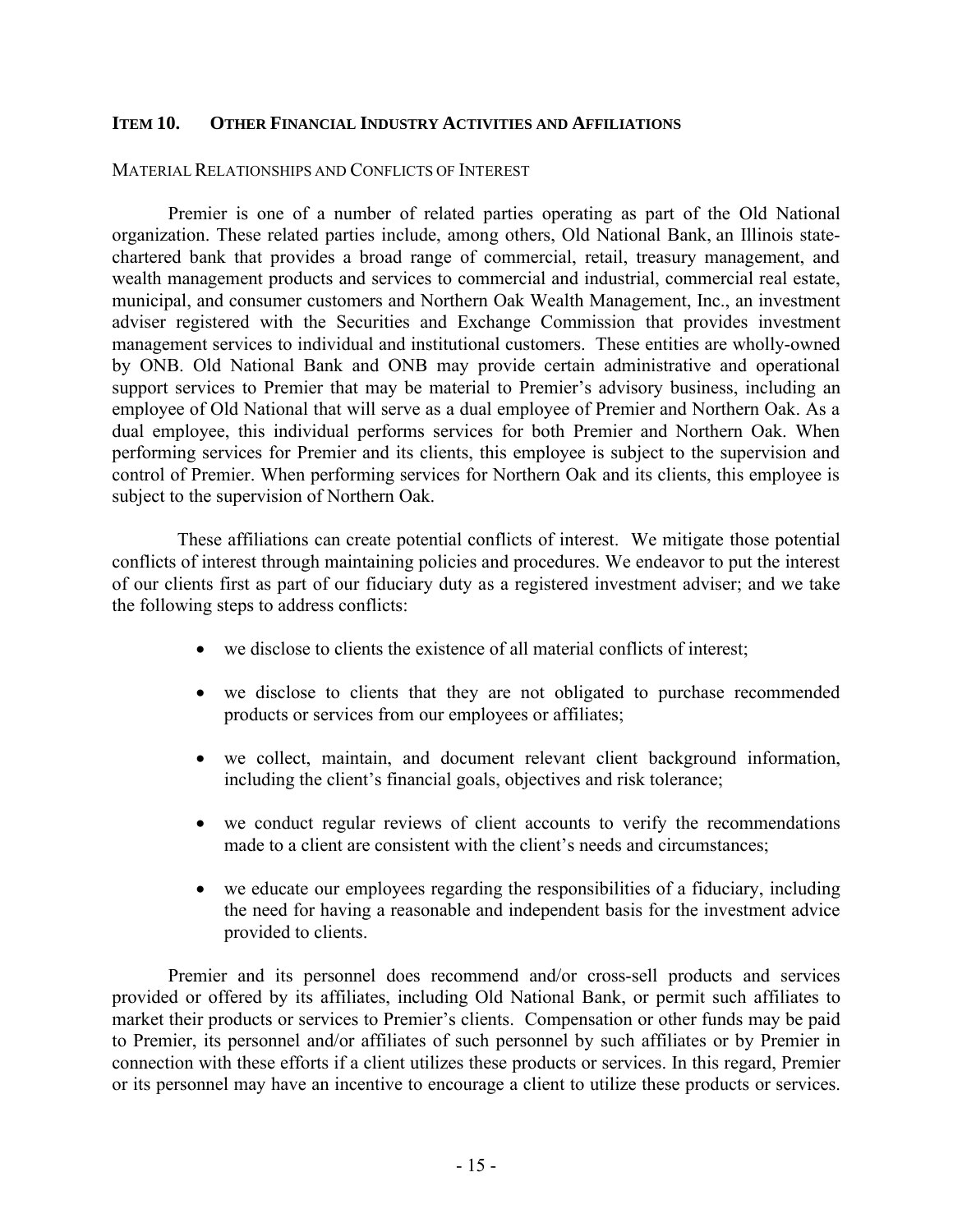Premier and its personnel will act in accordance with their fiduciary duty in recommending such products or services.

If a client pledges advisory account assets as collateral in connection with an extension of credit, including an extension of credit by Old National Bank or another affiliate of Premier, the lender may exercise rights and powers over the assets in the account, including the disposition of any or all of the assets in the client's advisory account, which may be contrary to the client's interests and investment objectives. In the event of a collateral call on an advisory client account, assets may be liquidated and the proceeds thereof withdrawn from the account and, as a result, the investment strategy for the account may become disrupted because positions may be liquidated at inopportune times, at significantly lower prices, and in a less efficient tax manner than might otherwise be desirable. A lender may not provide a client or Premier with prior notice of such a liquidation of assets in an account and the client and Premier may not be entitled to choose the assets which are to be liquidated by the lender (even if the lender is Old National Bank or another affiliate of Premier).

The costs associated with any extension of credit to which account assets are pledged as collateral are not included in the management fee payable to Premier and may result in additional compensation to Old National Bank or another affiliate of Premier (if Old National Bank or another affiliate of Premier is the lender). Premier has no control or role in connection with any extension of credit or pledge of collateral, including where the lender is Old National Bank or another affiliate of Premier. Any action taken by Old National Bank or another affiliate of Premier (if Old National Bank or another affiliate of Premier is the lender) against the assets held in a client account pursuant to an extension of credit to which account assets are pledged as collateral will not constitute a breach of Premier's fiduciary duties as an investment adviser to a client.

## RECOMMENDATION OR SELECTION OF OTHER INVESTMENT ADVISERS AND CONFLICTS OF INTEREST

Premier may recommend or select other investment advisers to act as a sub-adviser to perform any or all of Premier's responsibilities under a client's investment advisory agreement. A sub-adviser may be an affiliate of Premier, including Old National Bank. Premier and/or its personnel may receive compensation or other funds in connection with recommending or delegating responsibilities to such a sub-adviser. In this regard, Premier or its personnel may have an incentive to recommend or delegate Premier's responsibilities to such a sub-adviser. The fee paid to a sub-adviser is generally paid by Premier and does not result in a separate, additional fee to a client.

## **ITEM 11. CODE OF ETHICS, PARTICIPATION OR INTEREST IN CLIENT TRANSACTIONS AND PERSONAL TRADING**

Premier has developed a Code of Ethics applicable to all persons at the firm who have access to confidential client records or to recommendations being made for client accounts. Designed to prevent conflicts of interest between the financial interests of clients and the interests of the firm's staff, the code requires such "Access Persons" to obtain preapproval of certain securities transactions, to report transactions quarterly, and to report all securities positions in which they have a beneficial interest at least annually.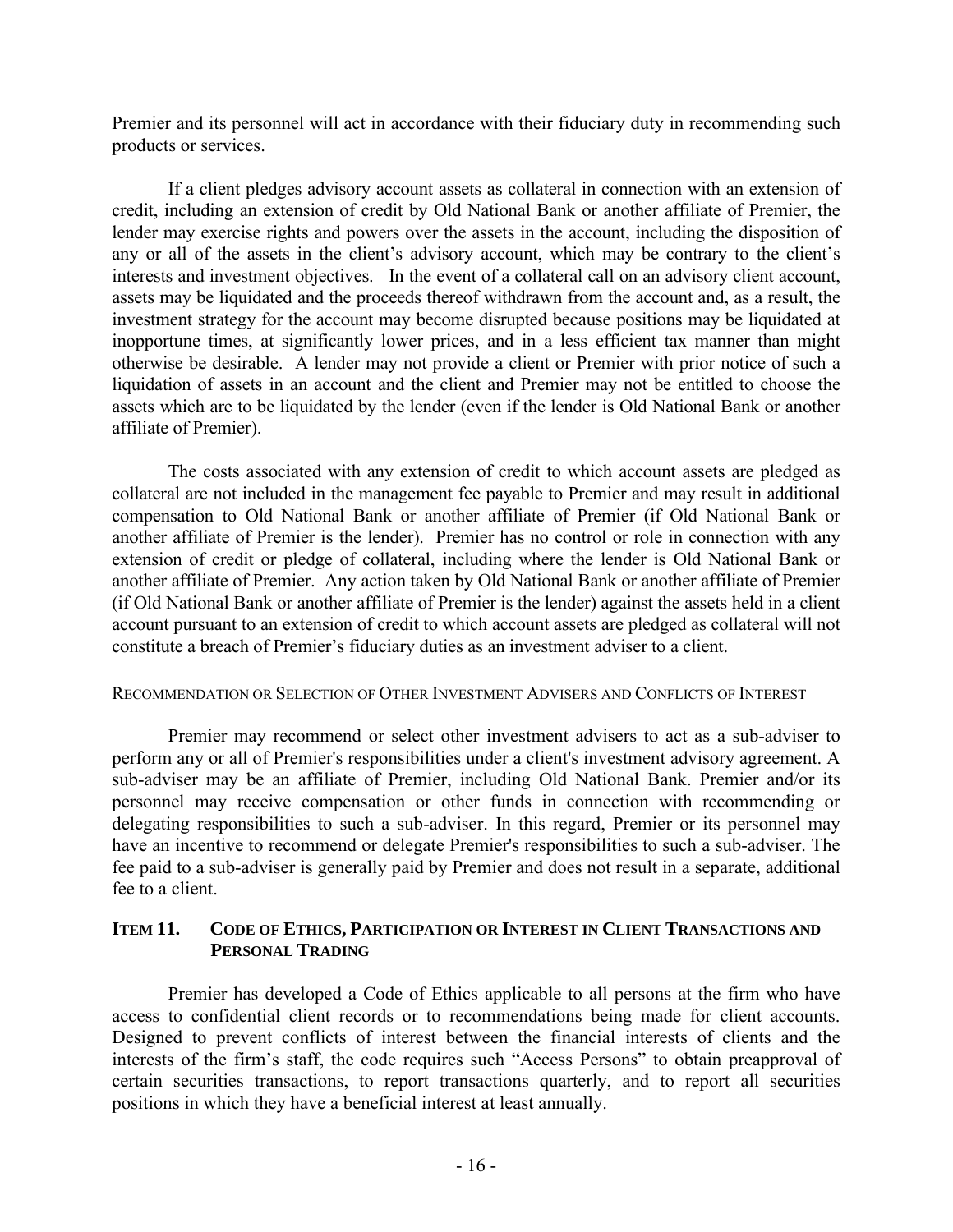This Code of Ethics includes, among other things, the following:

- Standards of business conduct that reflect the fiduciary obligations of Premier and its supervised persons;
- Provisions requiring its employees and certain other of its supervised or otherwise related persons ("Access Persons") to comply with applicable securities laws;
- Provisions requiring Access Persons to report their personal securities transactions and holdings;
- Provisions requiring approval before Access Persons acquire beneficial ownership of any security issued in an initial public offering or private placement;
- Provisions requiring supervised persons to report promptly any violations of the Code of Ethics; and
- Provisions requiring each supervised person to be given a copy of the Code of Ethics and to acknowledge in writing their receipt of the Code of Ethics.

Employees of Premier may invest in the same securities as clients of Premier, including related securities such as options and derivatives. In addition, employees may have an interest or position in certain securities that may also be recommended to a client. Such positions and such trades made at or about the same time as client trades present a conflict of interest between personnel of Premier and clients. Premier addresses this conflict through the procedures described above, which are designed to ensure that no client is disadvantaged in any way by trades of employees of Premier. For example, as stated above, Access Persons must pre-clear trades in securities of initial public offerings and limited offerings. Also, no Access Person may purchase or sell any security on the same day as a purchase or sale of a security involving the same or related security for an advisory account, unless there is no substantive conflict with client portfolios.

Premier periodically reviews the trades of Access Persons and takes other actions in attempt to detect violations of Premier's Code of Ethics and insider trading policies and procedures.

Premier's Chief Compliance Officer has the responsibility of assuring compliance with the Code of Ethics. Violations of any provision of this reporting requirement may result in the imposition of sanctions by the Premier's Chief Compliance Officer as may be deemed appropriate under the circumstances.

A copy of Premier's Code of Ethics is available to any client or prospective client upon request.

## **ITEM 12. BROKERAGE AND TRADING PRACTICES**

FACTORS USED TO SELECT BROKER-DEALERS FOR CLIENT TRANSACTIONS

## *Broker-Dealer Recommendations*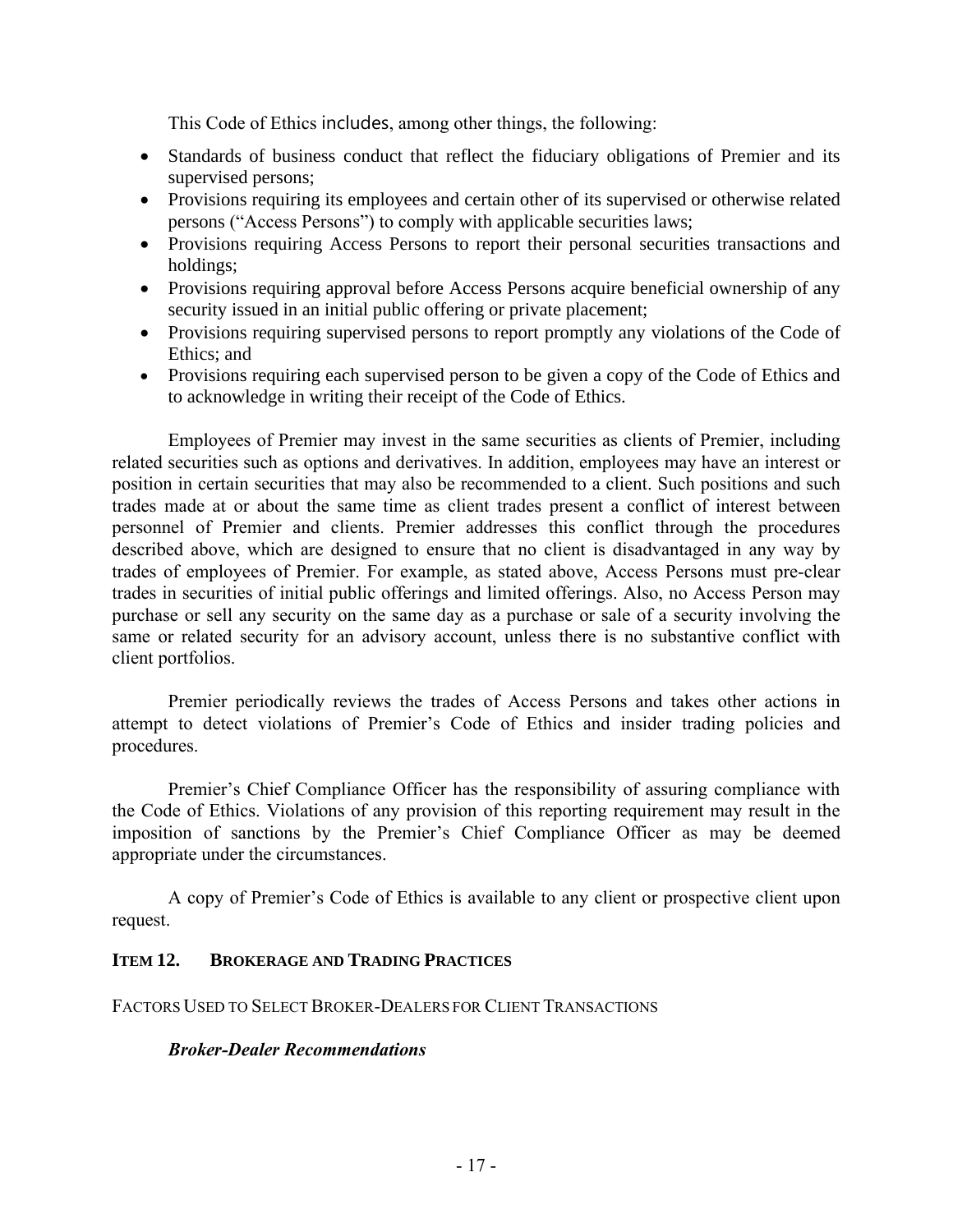The following factors will generally be considered when selecting broker-dealers that may execute advisory trades:

- Input from portfolio managers, traders, and others
- Establishing an acceptable commission range for trades
- Statistical and other information from consultants and vendors on the execution capabilities of broker-dealers

In certain instances, Premier will recommend to clients certain broker-dealers based on the needs of the individual client, taking into consideration the nature of the services required, the experience of the broker-dealer, the cost and quality of the services, and the reputation of the broker-dealer. The client recognizes that broker-dealers have different cost and fee structures and trade execution capabilities. As a result, there may be disparities with respect to the cost of services and/or the transaction prices for securities transactions executed on behalf of the client. Clients are responsible for assessing the commissions and other costs charged by broker-dealers.

Unless otherwise agreed with the client, broker-dealer recommendations, allocations and other brokerage determinations may be made by a sub-adviser hired by Premier to perform any or all of Premier's responsibilities under a client's investment advisory agreement, including Premier's affiliate Old National Bank.

## *Soft Dollar Arrangements*

Premier may receive research and services provided by broker-dealers from third-party vendors it recommends or by requesting that a broker-dealer step-out client trades or pay research credits to or invoices from broker-dealers or vendors who produce research products or services. Use of these soft dollar arrangements creates a conflict of interest.

Premier may also direct orders through a broker-dealer who produces research or brokerage services. Selection of these broker-dealers is not made pursuant to an agreement; however, Premier generally utilizes an internal allocation procedure to identify those brokers or dealers who produce research or services that are provided to Premier and endeavors to direct sufficient research credits generated by its clients' accounts to such brokers or dealers to ensure the continued receipt of the research and services that Premier believes are valuable. As such, Premier receives research-related products services for which it receives a benefit it may not directly pay for. Premier receives a benefit for these research services and credits at the expense of the client. While Premier does incur direct expenses for some research, to the extent Premier utilizes client transactions to obtain information Premier might otherwise acquire at its own expense, Premier may have an incentive to place a greater volume of transactions or pay higher commissions to those broker-dealers rather than basing the execution decision on a client's interest in receiving more favorable execution.

The research and brokerage services provided to Premier may be proprietary or produced by third parties. The research and brokerage services are used by Premier in making investment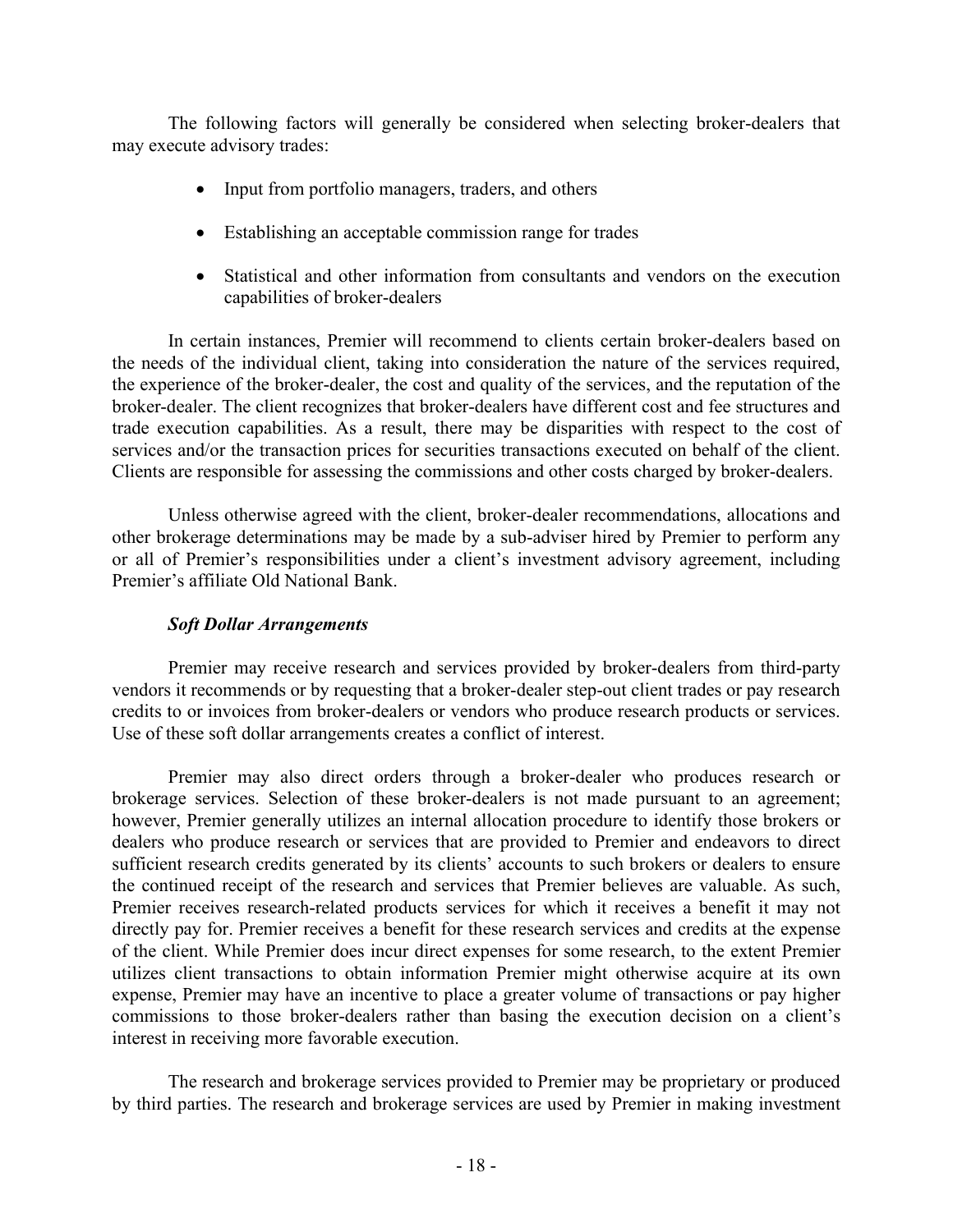decisions or trading for client accounts and constitute advice, either directly or through publications or writings, as to the value of securities, the advisability of investing, purchasing, or selling securities, and the availability of securities or purchasers and sellers of securities. They include analysis and reports concerning issuers, industries, securities, economic factors and trends, portfolio strategies, and meetings where corporate executives are present to provide information on the performance of their companies. They may also include statistical analysis, data and data services, software and computer programs utilized for research and portfolio analysis, trade analytics, market research, and brokerage services relating to execution, clearing, and settlement of transactions. In some cases, products and services may be provided to Premier that constitute both (i) research and brokerage services and (ii) services used for administrative or other functions not related to the investment decision-making or brokerage processes. In such cases, the allocation will generally be made on the basis of the percentage of time devoted to Premier's use of the product for research vs. non-research applications, or such other appropriate measure of the value of the product for each use as the Chief Compliance Officer determines to be appropriate, both initially and upon subsequent periodic review.

Research products or services provided by brokers may be used in servicing any or all of the clients of Premier, and such research products or services may not necessarily be used by Premier in connection with the accounts that paid commissions to the brokers providing such products or services. For various reasons, including differing investment strategies and directed brokerage arrangements, products and services may benefit clients that do not execute transactions generating research or brokerage credits**.** Brokerage for a related party account and the firm's capital account is directed to a broker providing custody for the accounts; these accounts do not generate research or brokerage credits. Clients that direct brokerage may establish commission recapture programs where services are received directly by the client account in return for brokerage generated by that account.

#### BROKERAGE FOR CLIENT REFERRALS

Premier does not engage in the practice of directing brokerage commissions in exchange for the referral of advisory clients.

## DIRECTED BROKERAGE

Occasionally, clients may direct Premier to use a particular broker-dealer to execute portfolio transactions for their accounts or request that certain types of securities not be purchased for their accounts. Clients who designate the use of a particular broker-dealer should be aware that they will lose any possible advantage Premier derives from aggregating transactions. Premier will generally not aggregate trades with other Premier advisory clients, potentially subjecting the client to inferior trade execution prices as well as higher commissions.

In determining whether to instruct Premier to utilize a particular broker or dealer, the client should compare the possible costs or disadvantages of such an arrangement with the value of the services provided.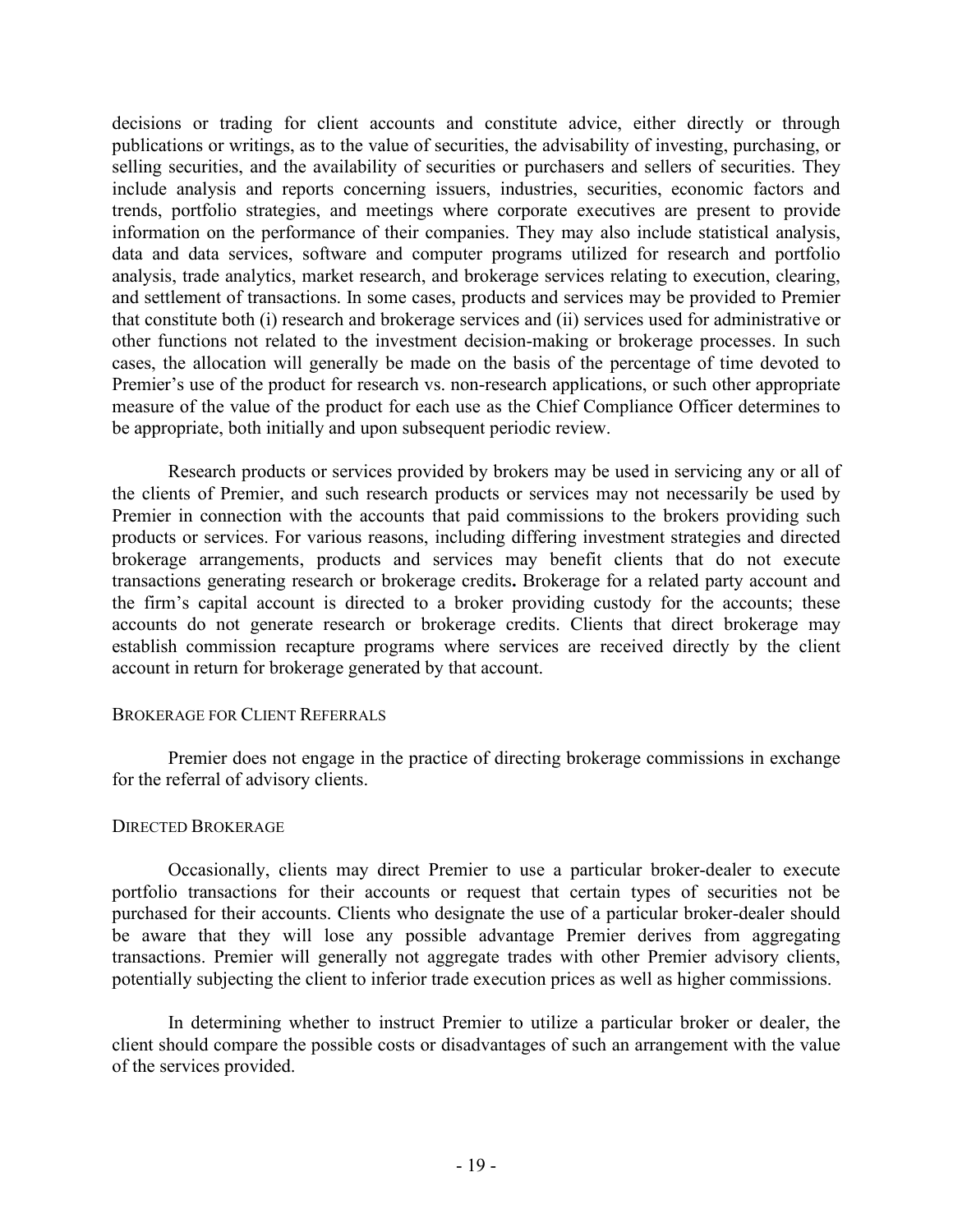#### TRADE AGGREGATION

As an investment adviser, the firm has a fiduciary relationship to its clients. One of the specific duties that flow from this relationship is a duty to seek the best execution of client securities transactions when the adviser is in a position to direct brokerage transactions. While not defined by statute or regulation, "best execution" generally means the execution of client trades at the best net price considering all relevant circumstances. It is the firm's policy to seek best execution for client securities transactions.

Since Premier manages accounts with similar investment objectives and strategies, the firm may seek to aggregate orders for securities for such accounts. In such event, allocation of the securities so purchased or sold, as well as expenses incurred in the transaction, is made by Premier in the manner it considers to be the most equitable and consistent with its fiduciary obligations to such accounts. Such aggregate orders may include transactions for accounts for employee benefit plans to the extent permitted under ERISA section 406 ("Prohibited transactions") and private investment vehicles, such as limited partnerships or limited liability companies, in which Premier, its affiliates, principals or employees are among the investors.

Premier's allocation procedures generally seek to allocate investment opportunities among clients in the fairest possible way, taking into account clients' best interests. Premier will follow procedures to ensure that allocations do not involve a practice of favoring or discriminating against any client or group of clients. Account performance is not a factor in trade allocations.

## *Allocation of Trades*

All equity allocations will customarily be made prior to the close of business on the trade date. Bond allocations will be completed by trade date +1 and will not use account performance as a factor in the allocation. In the event an order is "partially filled," the allocation will be made in the best interests of all the clients in the order, taking into account all relevant factors including, but not limited to, the size of each client's allocation, trading expenses, clients' liquidity needs, and previous allocations. When allocating a partially filled equity order, it is generally assumed that the unfinished portion will subsequently be filled. Therefore, our intent is then to (i) limit client trading expenses, and (ii) fill orders on a pro rata basis.

## *Trade Errors*

Premier takes affirmative steps to detect trade errors after trades are made and has established internal policies and procedures governing the correction of trade errors. Upon discovering an error, it is Premier's policy to immediately undertake the steps necessary to correct the trade and make the affected client whole. Under no circumstances will Premier benefit when correcting a trade error would otherwise result in a gain to the firm. A copy of the entire Premier trade error policy is available upon request. In the event the trade error result in a gain to the client. The client will retain that benefit.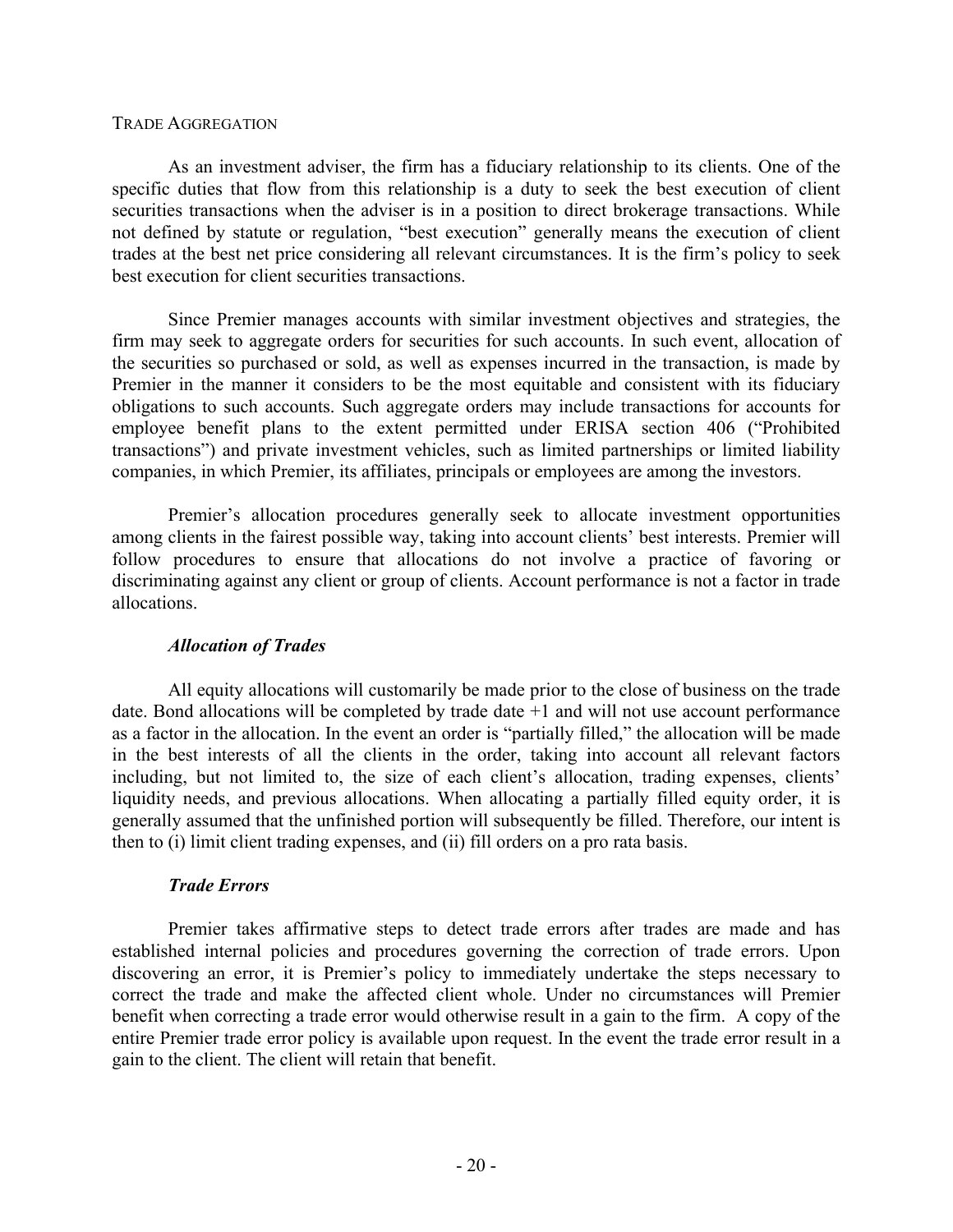#### **ITEM 13. REVIEW OF ACCOUNTS**

Portfolio managers review each client account annually. In the course of these reviews, portfolios and performance are compared with a client's stated objectives, restrictions and risk tolerances. Premier typically meets with clients on an annual basis to review portfolios, strategy performance, objectives restrictions and risk tolerances. Premier will meet with clients more frequently than annually when necessary. Premier may perform ad hoc reviews on an as-needed basis if there have been material changes in the client's investment objectives or risk tolerance, or a material change in how Premier formulates investment advice. Accounts are reviewed by one or a combination of the firm's portfolio managers.

The client's independent custodian provides regular account statements directly to the client. The custodian's statement is the official record of the client's account and supersedes any statements or reports created on behalf of the client by Premier. Premier generally does not provide regular reports to clients regarding their accounts. Clients should review their custodial statements regularly.

## **ITEM 14. CLIENT REFERRALS AND OTHER COMPENSATION**

Premier may, from time to time, enter into solicitation arrangements with certain persons or entities pursuant to Rule 206(4)-3 under the Investment Advisers Act of 1940 and pay a referral/solicitation fee to such persons for client referrals. In such cases, solicitation arrangements are made in writing and involve only properly qualified persons or entities.

Also, from time to time, Premier may take into account the fact that a broker-dealer has referred advisory clients to Premier when it places client trades. Since Premier stands to earn advisory fees on such referred clients, the practice raises a potential conflict of interest between Premier's incentive to attract new clients and the client's desire for utilizing broker-dealers that provide the best execution.

## **ITEM 15. CUSTODY**

Premier is generally authorized to debit advisory fees directly from client accounts. Because the custodian does not calculate the fees to be deducted, clients are instructed to verify the amount and contact Premier if they believe there are errors. An affiliate under common ownership, Old National Bank, serves as a custodian for certain Premier's clients' accounts. In addition, due to certain disbursement authorization, Premier is deemed to have custody of some Charles Schwab accounts as well. Premier engages an independent public accountant that is registered and subject to inspection by the Public Company Accounting Oversight Board to conduct an unannounced examination of client assets, as required by SEC rules. In addition, because Old National Bank is affiliated with the firm, an independent public accountant prepares an internal control report with respect to those custodial services.

Clients should receive at least quarterly account statements directly from their custodian containing a description of all activity, cash balances and portfolio holdings in the client's account. Premier urges its clients to compare the account balance(s) and activity shown on any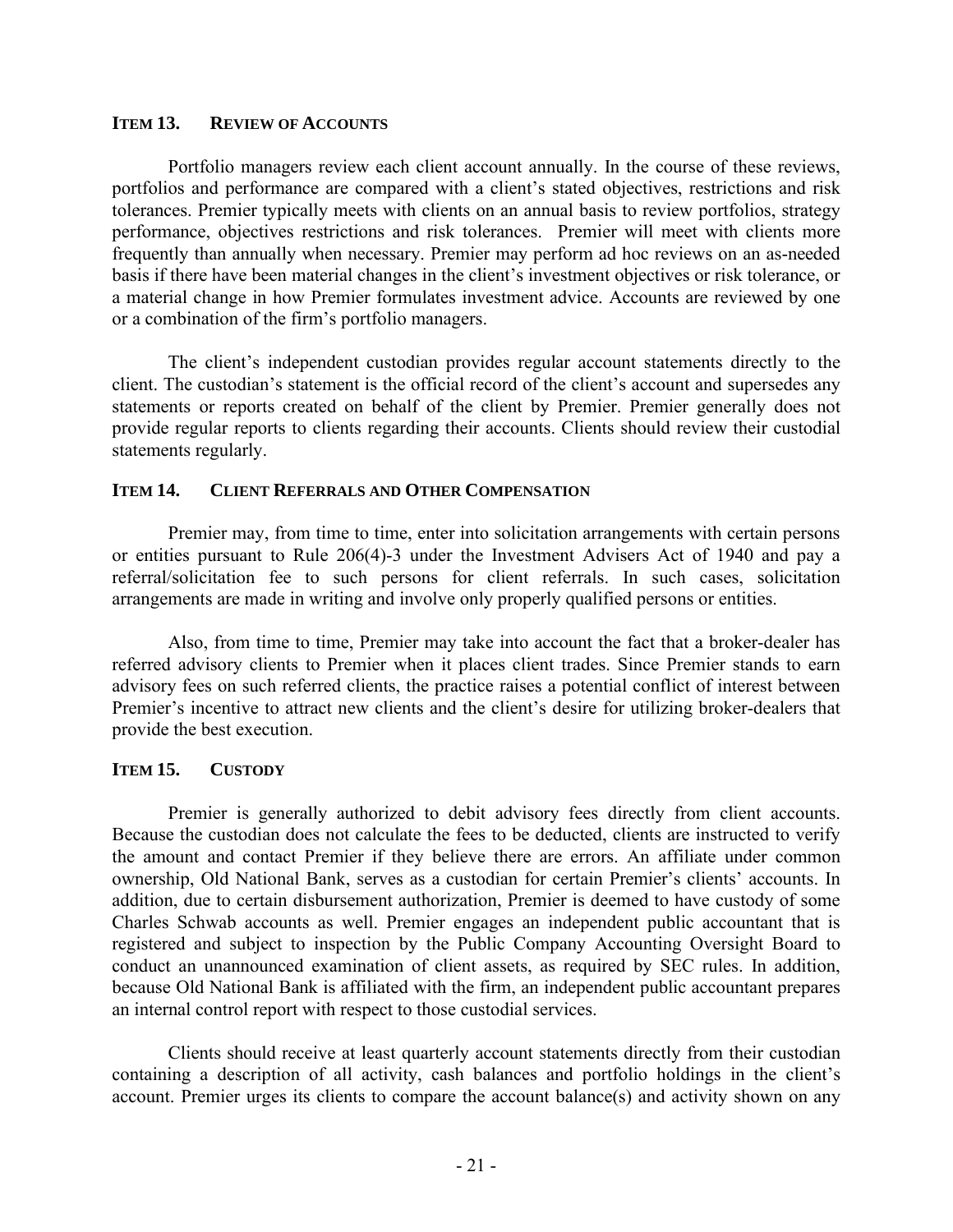materials prepared by Premier to the information shown on the client's custodian's statement. The custodian's statement is the official record of the account.

## **ITEM 16. INVESTMENT DISCRETION**

Premier usually receives discretionary authority from the client at the outset of an advisory relationship. In all cases, however, such discretion is to be exercised in a manner consistent with the stated investment objectives for the particular client account as stated and agreed in the investment advisory agreement. Any investment guidelines and restrictions that deviate from those in the investment advisory agreement must be provided to Premier in writing. When selecting securities and determining amounts, Premier observes the investment policies, limitations and restrictions of the clients for which it advises. Client should understand any portfolio management restrictions including but not limited to: holding specific securities, tax gain-loss instructions, or any other requests limiting Premier's discretion over the account could result in a material investment performance deviation from the performance of other accounts following a similar investment objective.

## **ITEM 17. VOTING CLIENT SECURITIES**

Premier may have voting power with respect to securities in certain client accounts. When Premier has proxy voting power with respect to securities in a client's account, it owes certain fiduciary duties with respect to the voting of proxies. These fiduciary duties include (i) the duty of care, which requires Premier to monitor corporate events and to vote the proxies or abstain as determined to be appropriate; and (ii) the duty of loyalty, which requires Premier to put the client's interests before Premier's own interests and those of its affiliates.

In keeping with its fiduciary duties, Premier has adopted a Proxy Voting Policy, which sets forth the firm's policies and procedures designed to ensure that it votes client's securities in the best interest of the client. Premier will generally be authorized to take action and render any advice with respect to the voting of proxies for securities held in the client's account unless a client specifically instructs Premier in writing to vote such client's securities otherwise. Premier will make an independent valuation for each applicable company held in the client's account in accordance with its fiduciary obligations as detailed in this policy. Clients may contact Premier for information about how the firm voted with respect to any of the securities held in their accounts.

When making proxy voting decisions, Premier may from time to time seek advice or assistance from third-party consultants, such as proxy voting services or legal counsel.

A copy of the Premier Proxy Voting Policy will be provided upon receipt of a written request.

Unless otherwise agreed with the client, the voting of securities recommended by a subadviser hired by Premier to perform any or all of Premier's responsibilities under a Client's investment Advisory agreement, including Premier's affiliate Old National Bank, may be